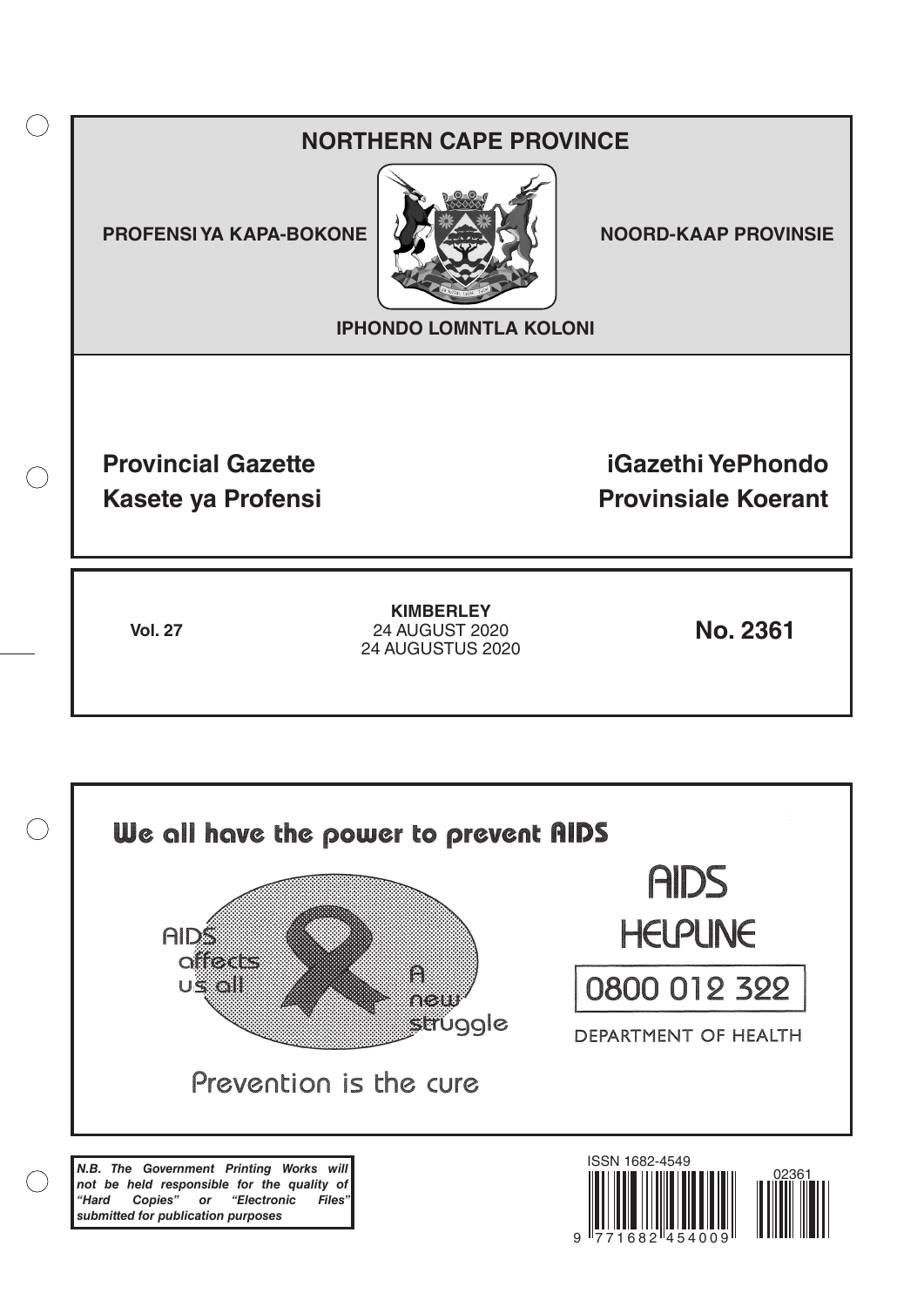## *IMPORTANT NOTICE OF OFFICE RELOCATION*



government

printing Department: **Government Printing Works<br>REPUBLIC OF SOUTH AFRICA** 

Private Bag X85, PRETORIA, 0001 149 Bosman Street, PRETORIA Tel: 012 748 6197, Website: www.gpwonline.co.za

## **URGENT NOTICE TO OUR VALUED CUSTOMERS: PUBLICATIONS OFFICE'S RELOCATION HAS BEEN TEMPORARILY SUSPENDED.**

Please be advised that the GPW Publications office will no longer move to 88 Visagie Street as indicated in the previous notices.

The move has been suspended due to the fact that the new building in 88 Visagie Street is not ready for occupation yet.

We will later on issue another notice informing you of the new date of relocation.

We are doing everything possible to ensure that our service to you is not disrupted.

As things stand, we will continue providing you with our normal service from the current location at 196 Paul Kruger Street, Masada building.

Customers who seek further information and or have any questions or concerns are free to contact us through telephone 012 748 6066 or email Ms Maureen Toka at Maureen.Toka@gpw.gov.za or cell phone at 082 859 4910.

Please note that you will still be able to download gazettes free of charge from our website www.gpwonline.co.za.

We apologies for any inconvenience this might have caused.

Issued by GPW Communications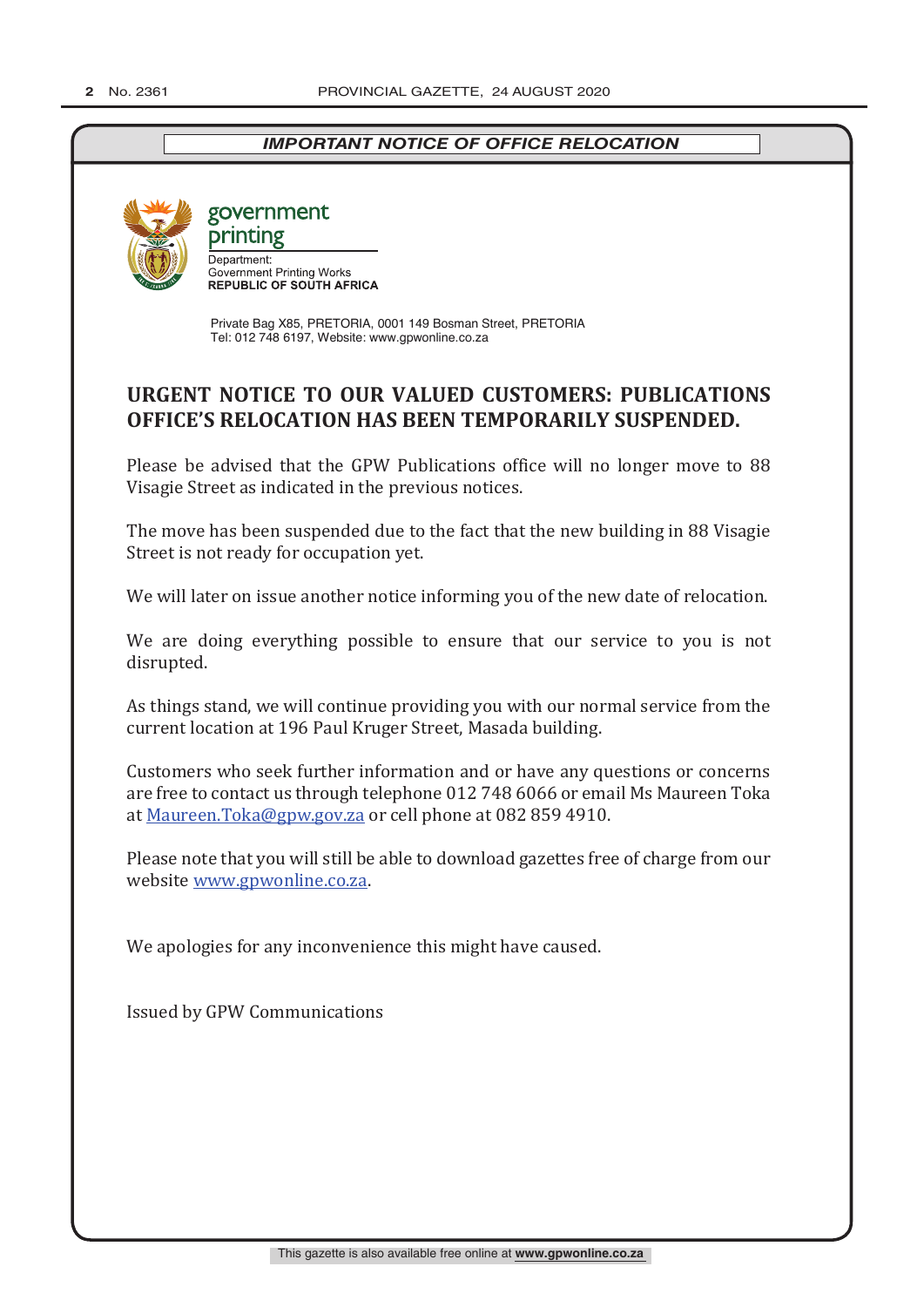## **IMPORTANT NOTICE:**

**The GovernmenT PrinTinG Works Will noT be held resPonsible for any errors ThaT miGhT occur due To The submission of incomPleTe / incorrecT / illeGible coPy.**

**no fuTure queries Will be handled in connecTion WiTh The above.**

#### **CONTENTS**

|    |                                                                                                              | Gazette | Page |
|----|--------------------------------------------------------------------------------------------------------------|---------|------|
|    |                                                                                                              | No.     | No.  |
|    | <b>GENERAL NOTICES • ALGEMENE KENNISGEWINGS</b>                                                              |         |      |
| 82 |                                                                                                              | 2361    | 14   |
| 82 |                                                                                                              | 2361    | 14   |
| 83 | Spatial Planning and Land Use Management Act (16/2013): Rezoning of Erf 1042, Upington                       | 2361    | 14   |
| 83 | Ruimtelike Beplanning en Grondgebruik Bestuur Wet (16/2013): Hersonering op Erf 1042, Upington               | 2361    | 15   |
| 84 | Spatial Planning and Land Use Management Act (16/2013): Erven 79 and 80, Kimberley                           | 2361    | 15   |
| 84 | Wet op Ruimtelike Beplanning en Grondgebruikbestuur (16/2013): Erwe 79 & 80, Kimberley                       | 2361    | 16   |
| 85 | Local Government: Municipal Property Rates Act, 2004: Sol. Plaatje Municipality: Resolution levying property | 2361    | 17   |
| 86 | Northern Cape Gambling Act (3/2008): Notice is hereby given of applications received for limited payout      | 2361    | 19   |
| 87 | Sol Plaatje Municipality Land Use Management By-laws, 2015: Erven 43880-43881, 43884-43893, 43948,           | 2361    | 21   |
| 87 | Munisipale Verordeninge, 2015: Erwe 43880-43881, 43884-43893, 43948, Kimberley                               | 2361    | 22   |
|    | <b>OFFICIAL NOTICES • AMPTELIKE KENNISGEWINGS</b>                                                            |         |      |
| 1  |                                                                                                              | 2361    | 23   |
|    | <b>MUNICIPAL NOTICES • MUNISIPALE KENNISGEWINGS</b>                                                          |         |      |
| 22 | Local Government: Municipal Property Rates Act (6/2004): Resolution levying property rates for the year 1    | 2361    | 24   |
| 23 | Local Government: Municipal Property Rates Act (6/2004): Resolution levying Property Rates for the year 01   | 2361    | 25   |
| 24 | Wet op Plaaslike Regering: Munisipale Finansiële Bestuur, 2003: Finale GOP & Begroting 2020/2021;            |         |      |
|    |                                                                                                              | 2361    | 26   |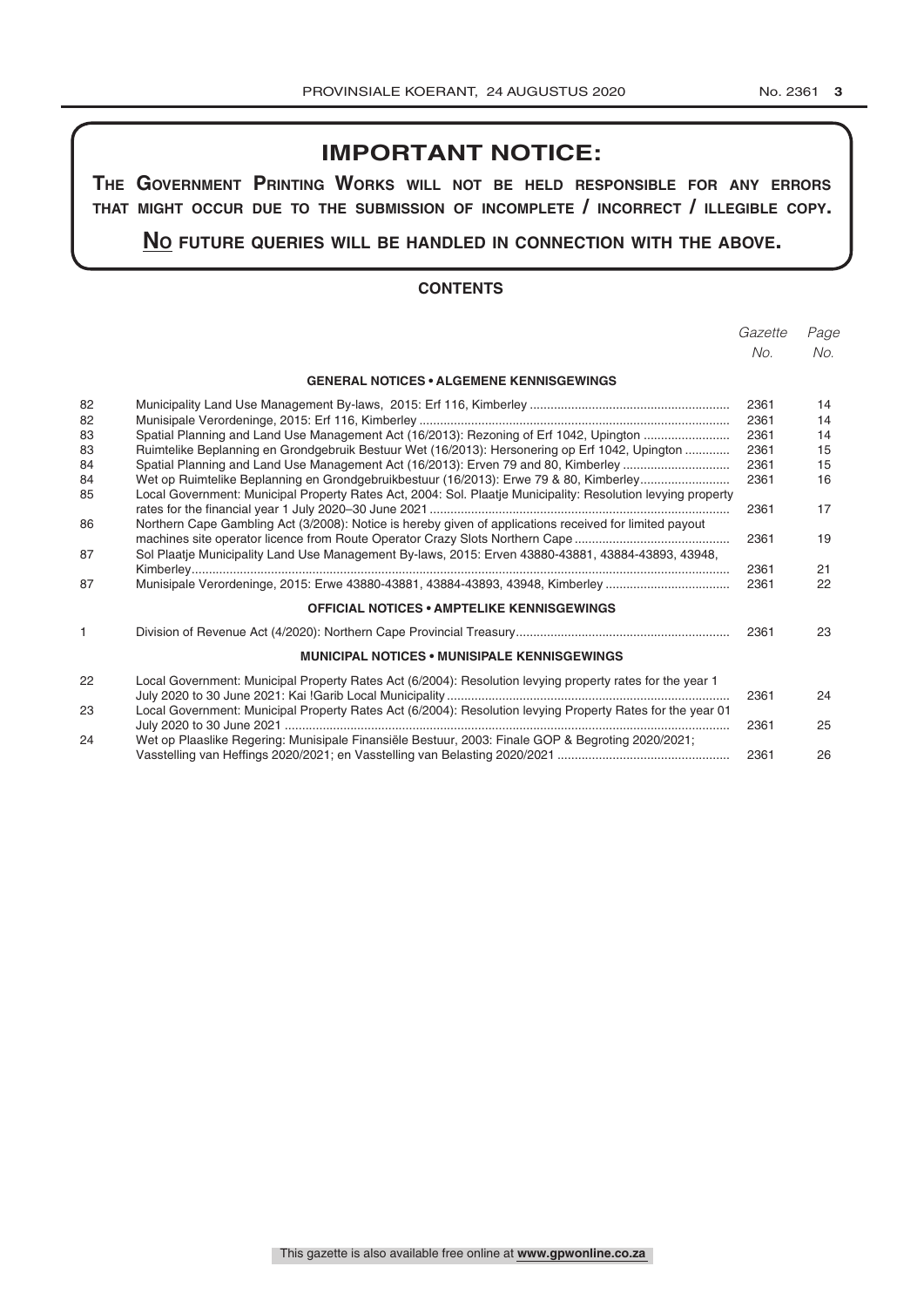

# **HIGH ALERT: SCAM WARNING!!!**

### **TO ALL SUPPLIERS AND SERVICE PROVIDERS OF THE GOVERNMENT PRINTING WORKS**

It has come to the attention of the *GOVERNMENT PRINTING WORKS* that there are certain unscrupulous companies and individuals who are defrauding unsuspecting businesses disguised as representatives of the *Government Printing Works* (*GPW*).

The scam involves the fraudsters using the letterhead of *GPW* to send out fake tender bids to companies and requests to supply equipment and goods.

Although the contact person's name on the letter may be of an existing official, the contact details on the letter are not the same as the *Government Printing Works*'. When searching on the Internet for the address of the company that has sent the fake tender document, the address does not exist.

The banking details are in a private name and not company name. Government will never ask you to deposit any funds for any business transaction. *GPW* has alerted the relevant law enforcement authorities to investigate this scam to protect legitimate businesses as well as the name of the organisation.

Example of e-mails these fraudsters are using:

#### **PROCUREMENT@GPW-GOV.ORG**

Should you suspect that you are a victim of a scam, you must urgently contact the police and inform the *GPW*.

*GPW* has an official email with the domain as **@gpw.gov.za**

Government e-mails DO NOT have org in their e-mail addresses. All of these fraudsters also use the same or very similar telephone numbers. Although such number with an area code 012 looks like a landline, it is not fixed to any property.

*GPW* will never send you an e-mail asking you to supply equipment and goods without a purchase/order number. *GPW* does not procure goods for another level of Government. The organisation will not be liable for actions that result in companies or individuals being resultant victims of such a scam.

*Government Printing Works* gives businesses the opportunity to supply goods and services through RFQ / Tendering process. In order to be eligible to bid to provide goods and services, suppliers must be registered on the National Treasury's Central Supplier Database (CSD). To be registered, they must meet all current legislative requirements (e.g. have a valid tax clearance certificate and be in good standing with the South African Revenue Services - SARS).

 The tender process is managed through the Supply Chain Management (SCM) system of the department. SCM is highly regulated to minimise the risk of fraud, and to meet objectives which include value for money, open and effective competition, equitability, accountability, fair dealing, transparency and an ethical approach. Relevant legislation, regulations, policies, guidelines and instructions can be found on the tender's website.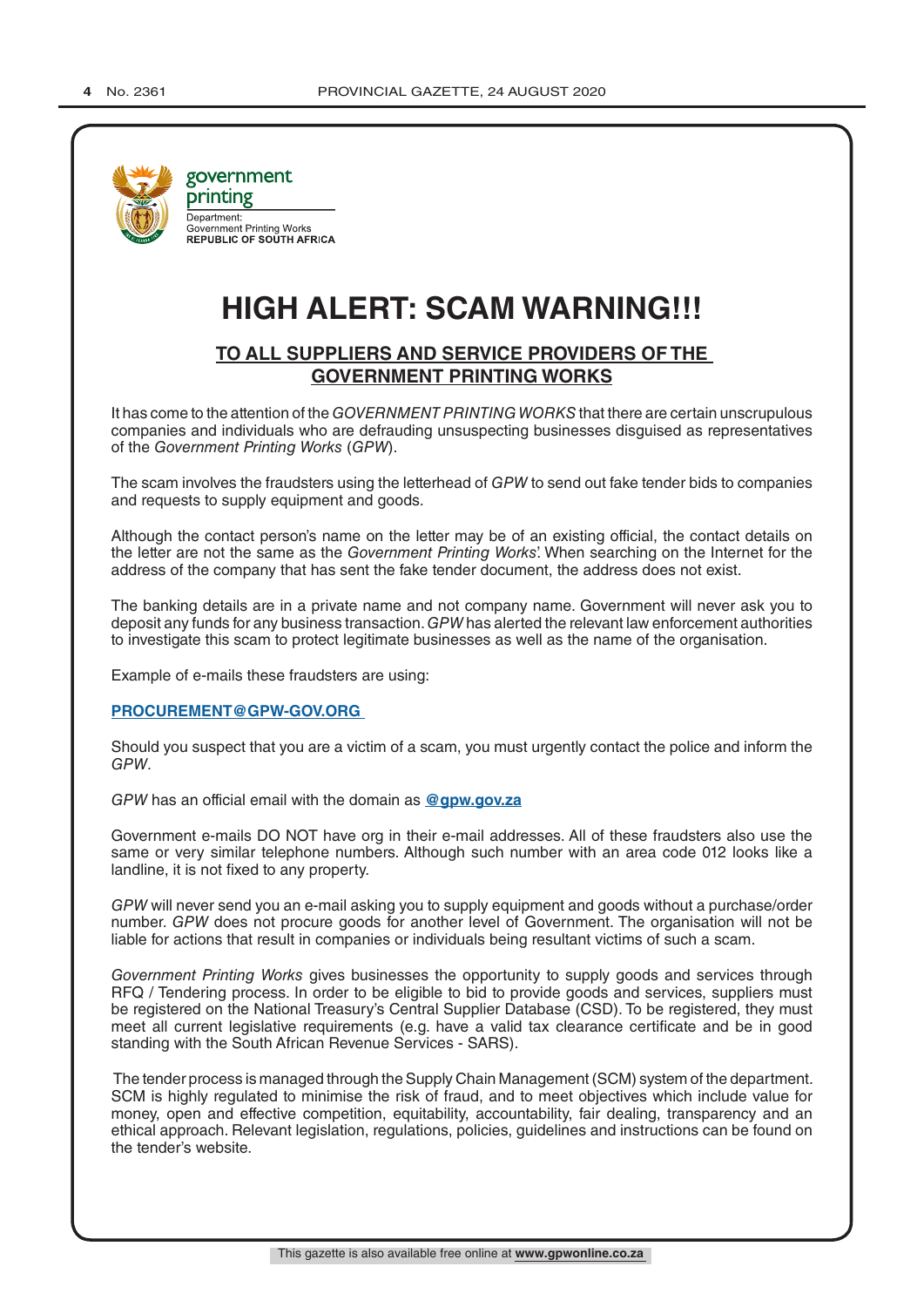#### **Fake Tenders**

National Treasury's CSD has launched the Government Order Scam campaign to combat fraudulent requests for quotes (RFQs). Such fraudulent requests have resulted in innocent companies losing money. We work hard at preventing and fighting fraud, but criminal activity is always a risk.

#### **How tender scams work**

There are many types of tender scams. Here are some of the more frequent scenarios:

Fraudsters use what appears to be government department stationery with fictitious logos and contact details to send a fake RFQ to a company to invite it to urgently supply goods. Shortly after the company has submitted its quote, it receives notification that it has won the tender. The company delivers the goods to someone who poses as an official or at a fake site. The Department has no idea of this transaction made in its name. The company is then never paid and suffers a loss.

#### OR

Fraudsters use what appears to be government department stationery with fictitious logos and contact details to send a fake RFQ to Company A to invite it to urgently supply goods. Typically, the tender specification is so unique that only Company B (a fictitious company created by the fraudster) can supply the goods in question.

Shortly after Company A has submitted its quote it receives notification that it has won the tender. Company A orders the goods and pays a deposit to the fictitious Company B. Once Company B receives the money, it disappears. Company A's money is stolen in the process.

Protect yourself from being scammed

- If you are registered on the supplier databases and you receive a request to tender or quote that seems to be from a government department, contact the department to confirm that the request is legitimate. Do not use the contact details on the tender document as these might be fraudulent.
- Compare tender details with those that appear in the Tender Bulletin, available online at **www.gpwonline.co.za**
- Make sure you familiarise yourself with how government procures goods and services. Visit the tender website for more information on how to tender.
- If you are uncomfortable about the request received, consider visiting the government department and/or the place of delivery and/or the service provider from whom you will be sourcing the goods.
- In the unlikely event that you are asked for a deposit to make a bid, contact the SCM unit of the department in question to ask whether this is in fact correct.

Any incidents of corruption, fraud, theft and misuse of government property in the *Government Printing Works* can be reported to:

Supply Chain Management: Ms. Anna Marie Du Toit, Tel. (012) 748 6292. Email: **Annamarie.DuToit@gpw.gov.za**

Marketing and Stakeholder Relations: Ms Bonakele Mbhele, at Tel. (012) 748 6193. Email: **Bonakele.Mbhele@gpw.gov.za** 

Security Services: Mr Daniel Legoabe, at tel. (012) 748 6176. Email: **Daniel.Legoabe@gpw.gov.za**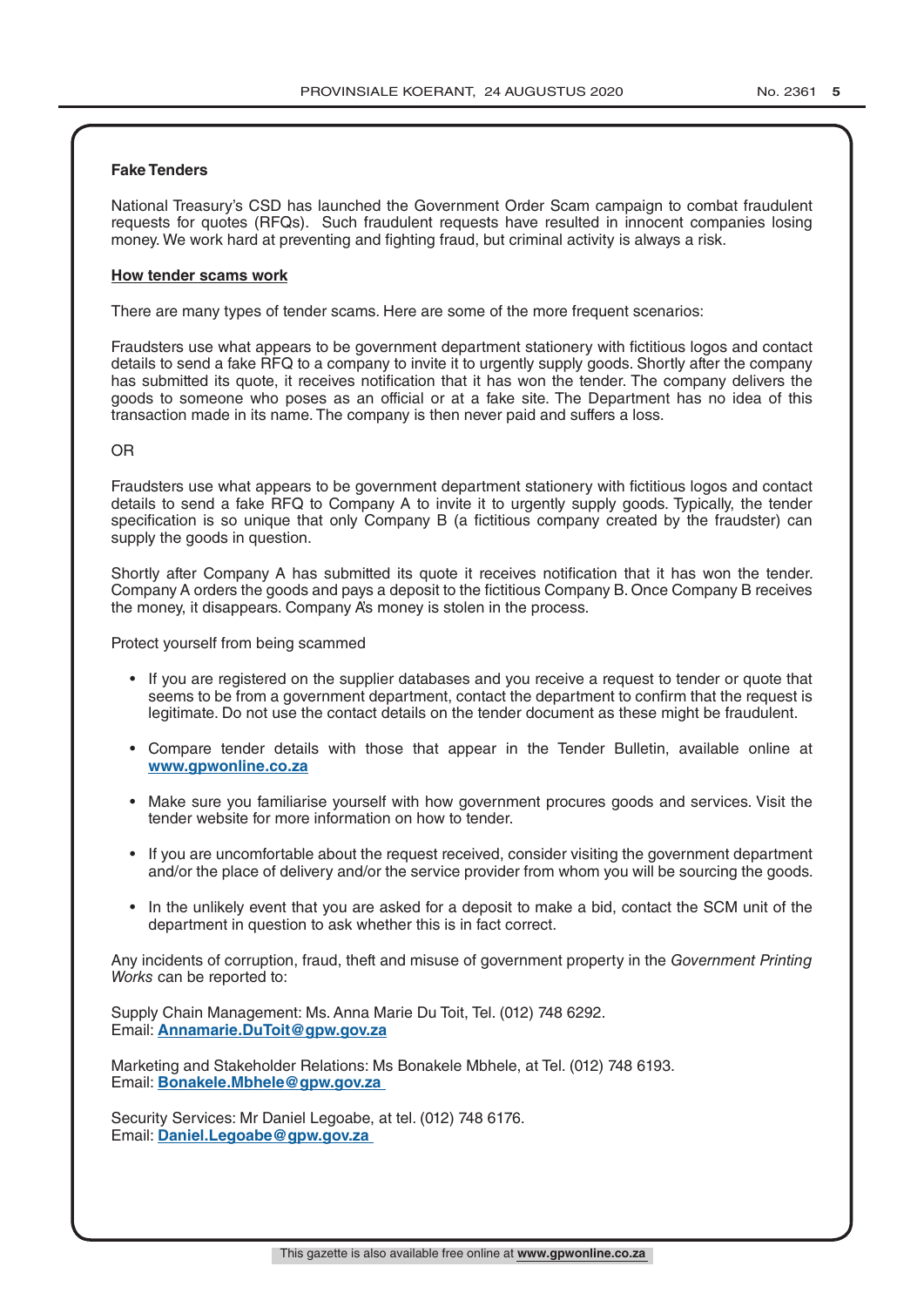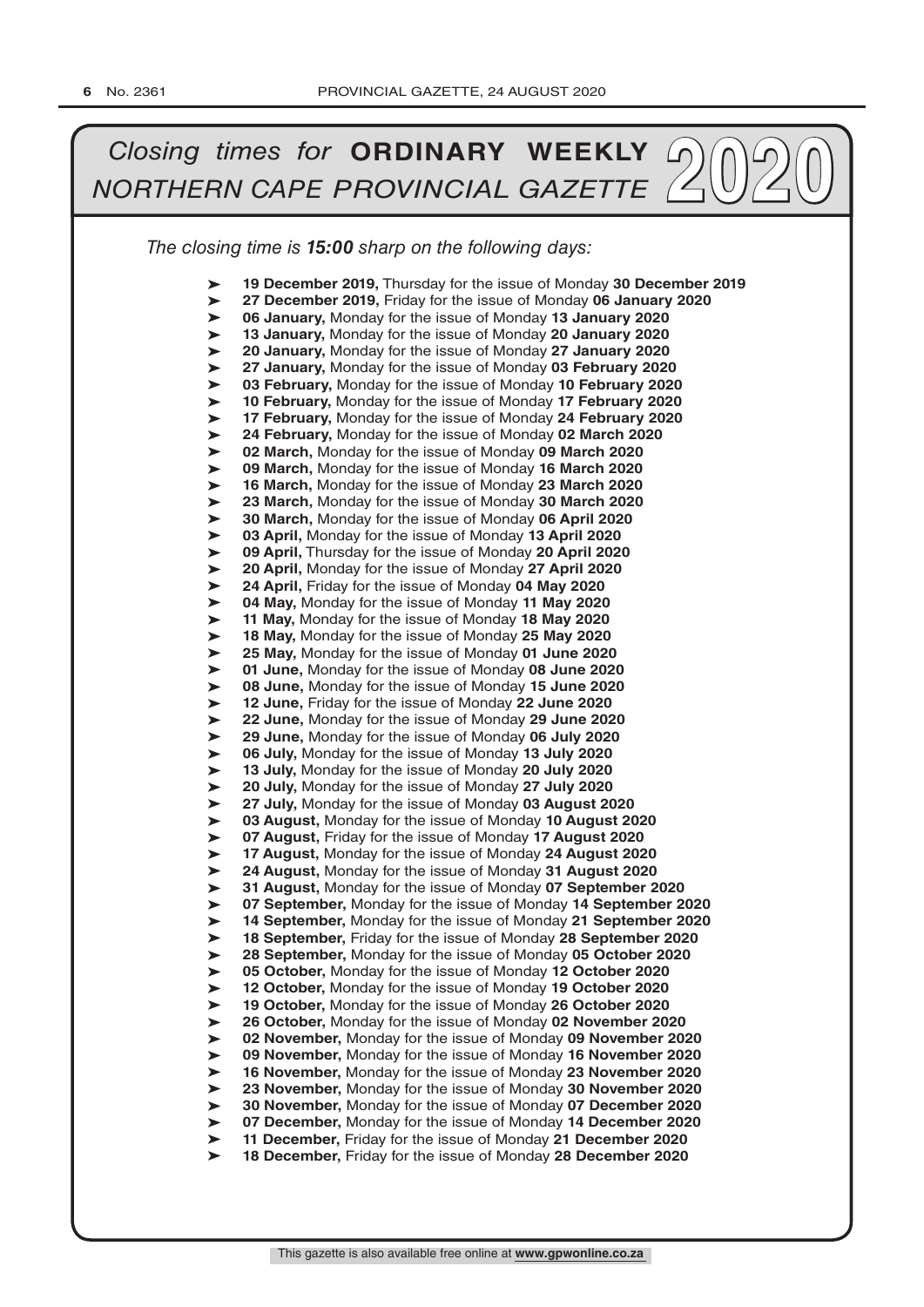# **LIST OF TARIFF RATES** FOR PUBLICATION OF NOTICES

## **COMMENCEMENT: 1 APRIL 2018**

### **NATIONAL AND PROVINCIAL**

Notice sizes for National, Provincial & Tender gazettes 1/4, 2/4, 3/4, 4/4 per page. Notices submitted will be charged at R1008.80 per full page, pro-rated based on the above categories.

| <b>Pricing for National, Provincial - Variable Priced Notices</b> |                          |                      |  |
|-------------------------------------------------------------------|--------------------------|----------------------|--|
| Notice Type                                                       | <b>Page Space</b>        | <b>New Price (R)</b> |  |
| Ordinary National, Provincial                                     | 1/4 - Quarter Page       | 252.20               |  |
| Ordinary National, Provincial                                     | 2/4 - Half Page          | 504.40               |  |
| Ordinary National, Provincial                                     | 3/4 - Three Quarter Page | 756.60               |  |
| Ordinary National, Provincial                                     | 4/4 - Full Page          | 1008.80              |  |

### **EXTRA-ORDINARY**

All Extra-ordinary National and Provincial gazette notices are non-standard notices and attract a variable price based on the number of pages submitted.

The pricing structure for National and Provincial notices which are submitted as **Extra ordinary submissions** will be charged at R**3026.32** per page.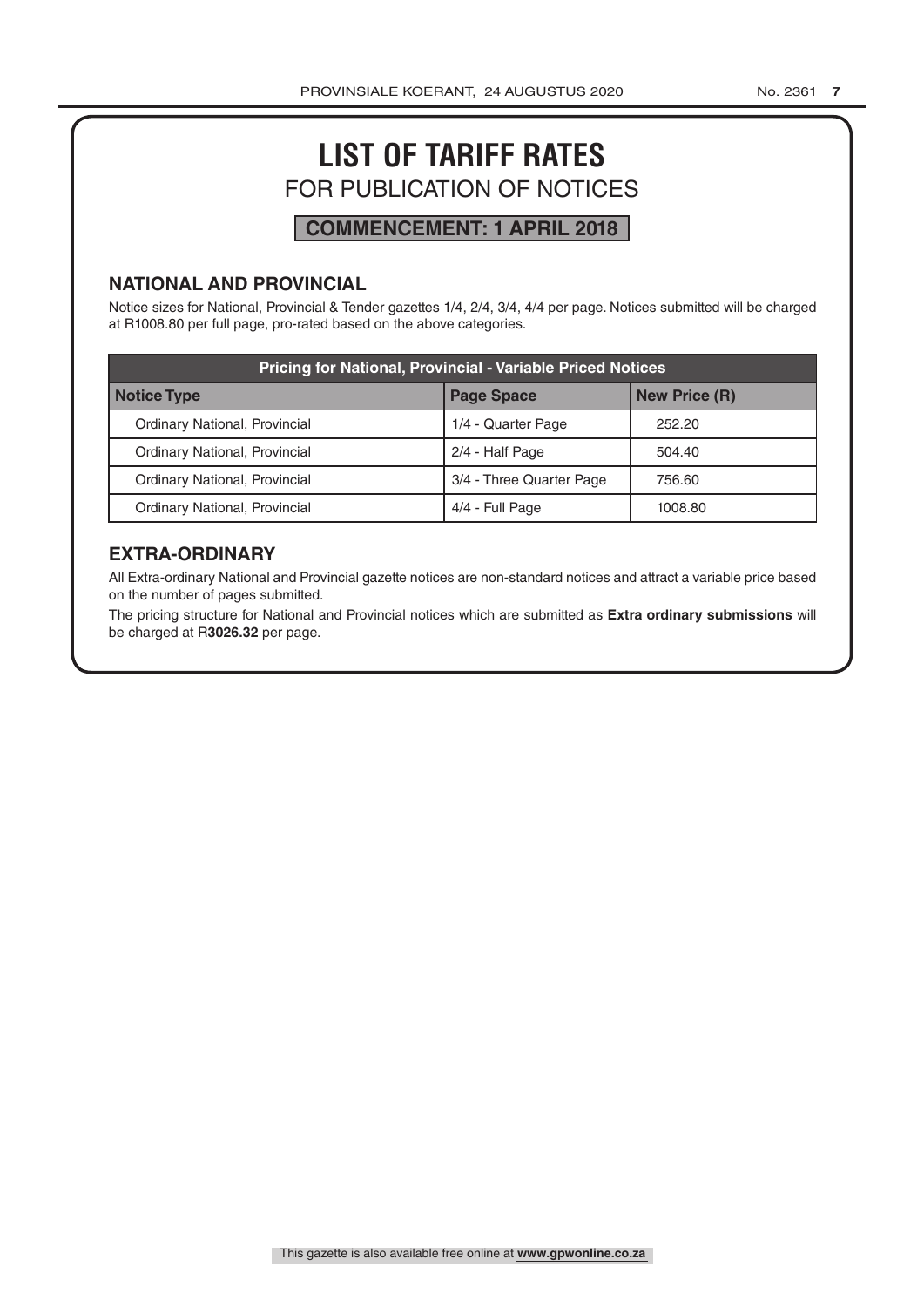The **Government Printing Works** (**GPW**) has established rules for submitting notices in line with its electronic notice processing system, which requires the use of electronic *Adobe* Forms. Please ensure that you adhere to these guidelines when completing and submitting your notice submission.

#### **Closing Times for ACCepTAnCe of noTiCes**

- 1. The *Government Gazette* and *Government Tender Bulletin* are weekly publications that are published on Fridays and the closing time for the acceptance of notices is strictly applied according to the scheduled time for each gazette.
- 2. Please refer to the Submission Notice Deadline schedule in the table below. This schedule is also published online on the Government Printing works website www.gpwonline.co.za

All re-submissions will be subject to the standard cut-off times. **All notices received after the closing time will be rejected**.

| <b>Government Gazette Type</b>                   | <b>Publication</b><br><b>Frequency</b> | <b>Publication Date</b>                         | <b>Submission Deadline</b>          | <b>Cancellations Deadline</b>                              |
|--------------------------------------------------|----------------------------------------|-------------------------------------------------|-------------------------------------|------------------------------------------------------------|
| <b>National Gazette</b>                          | Weekly                                 | Friday                                          | Friday 15h00 for next Friday        | Tuesday, 15h00 - 3<br>working days prior to<br>publication |
| <b>Regulation Gazette</b>                        | Weekly                                 | Friday                                          | Friday 15h00 for next Friday        | Tuesday, 15h00 - 3<br>working days prior to<br>publication |
| <b>Petrol Price Gazette</b>                      | Monthly                                | Tuesday before 1st<br>Wednesday of the<br>month | One day before publication          | 1 working day prior to<br>publication                      |
| <b>Road Carrier Permits</b>                      | Weekly                                 | Friday                                          | Thursday 15h00 for next<br>Friday   | 3 working days prior to<br>publication                     |
| Unclaimed Monies (Justice,<br>Labour or Lawyers) | January /<br>September 2 per<br>vear   | <b>Last Friday</b>                              | One week before publication         | 3 working days prior to<br>publication                     |
| Parliament (Acts, White<br>Paper, Green Paper)   | As required                            | Any day of the week                             | None                                | 3 working days prior to<br>publication                     |
| <b>Manuals</b>                                   | <b>Bi- Monthly</b>                     | 2nd and last Thursday<br>of the month           | One week before publication         | 3 working days prior to<br>publication                     |
| <b>State of Budget</b><br>(National Treasury)    | Monthly                                | 30th or last Friday of<br>the month             | One week before publication         | 3 working days prior to<br>publication                     |
| <b>Extraordinary Gazettes</b>                    | As required                            | Any day of the week                             | Before 10h00 on publication<br>date | Before 10h00 on<br>publication date                        |
| Legal Gazettes A, B and C                        | Weekly                                 | Friday                                          | One week before publication         | Tuesday, 15h00 - 3<br>working days prior to<br>publication |
| <b>Tender Bulletin</b>                           | Weekly                                 | Friday                                          | Friday 15h00 for next Friday        | Tuesday, 15h00 - 3<br>working days prior to<br>publication |
| Gauteng                                          | Weekly                                 | Wednesday                                       | Two weeks before publication        | 3 days after submission<br>deadline                        |
| <b>Eastern Cape</b>                              | Weekly                                 | Monday                                          | One week before publication         | 3 working days prior to<br>publication                     |
| Northern Cape                                    | Weekly                                 | Monday                                          | One week before publication         | 3 working days prior to<br>publication                     |
| <b>North West</b>                                | Weekly                                 | <b>Tuesday</b>                                  | One week before publication         | 3 working days prior to<br>publication                     |
| <b>KwaZulu-Natal</b>                             | Weekly                                 | Thursday                                        | One week before publication         | 3 working days prior to<br>publication                     |
| Limpopo                                          | Weekly                                 | Friday                                          | One week before publication         | 3 working days prior to<br>publication                     |
| Mpumalanga                                       | Weekly                                 | Friday                                          | One week before publication         | 3 working days prior to<br>publication                     |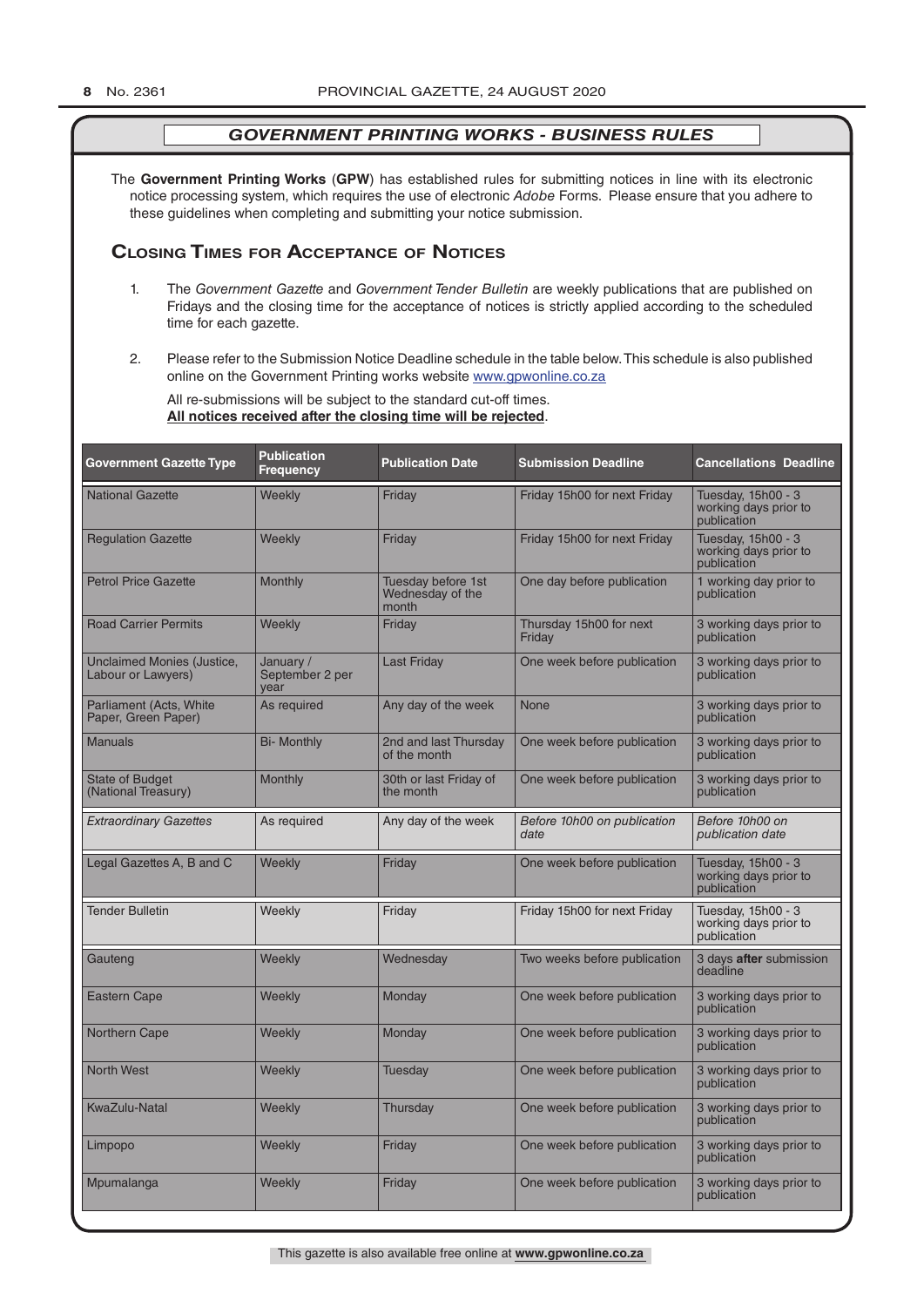| <b>Government Gazette Type</b>          | <b>Publication</b><br><b>Frequency</b> | <b>Publication Date</b>                              | <b>Submission Deadline</b>   | <b>Cancellations Deadline</b>               |
|-----------------------------------------|----------------------------------------|------------------------------------------------------|------------------------------|---------------------------------------------|
| Gauteng Liquor License<br>Gazette       | <b>Monthly</b>                         | Wednesday before<br>the First Friday of the<br>month | Two weeks before publication | 3 working days after<br>submission deadline |
| Northern Cape Liquor<br>License Gazette | Monthly                                | First Friday of the<br>month                         | Two weeks before publication | 3 working days after<br>submission deadline |
| National Liquor License<br>Gazette      | Monthly                                | First Friday of the<br>month                         | Two weeks before publication | 3 working days after<br>submission deadline |
| Mpumalanga Liquor License<br>Gazette    | <b>Bi-Monthly</b>                      | Second & Fourth<br>Friday                            | One week before publication  | 3 working days prior to<br>publication      |

#### **exTrAordinAry gAzeTTes**

3. *Extraordinary Gazettes* can have only one publication date. If multiple publications of an *Extraordinary Gazette* are required, a separate Z95/Z95Prov *Adobe* Forms for each publication date must be submitted.

#### **NOTICE SUBMISSION PROCESS**

- 4. Download the latest *Adobe* form, for the relevant notice to be placed, from the **Government Printing Works** website www.gpwonline.co.za.
- 5. The *Adobe* form needs to be completed electronically using *Adobe Acrobat* / *Acrobat Reader*. Only electronically completed *Adobe* forms will be accepted. No printed, handwritten and/or scanned *Adobe* forms will be accepted.
- 6. The completed electronic *Adobe* form has to be submitted via email to submit.egazette@gpw.gov.za. The form needs to be submitted in its original electronic *Adobe* format to enable the system to extract the completed information from the form for placement in the publication.
- 7. Every notice submitted **must** be accompanied by an official **GPW** quotation. This must be obtained from the *eGazette* Contact Centre.
- 8. Each notice submission should be sent as a single email. The email **must** contain **all documentation relating to a particular notice submission**.
	- 8.1. Each of the following documents must be attached to the email as a separate attachment:
		- 8.1.1. An electronically completed *Adobe* form, specific to the type of notice that is to be placed.
			- 8.1.1.1. For National *Government Gazette* or *Provincial Gazette* notices, the notices must be accompanied by an electronic Z95 or Z95Prov *Adobe* form
			- 8.1.1.2. The notice content (body copy) **MUST** be a separate attachment.
		- 8.1.2. A copy of the official **Government Printing Works** quotation you received for your notice. *(Please see Quotation section below for further details)*
		- 8.1.3. A valid and legible Proof of Payment / Purchase Order: **Government Printing Works** account customer must include a copy of their Purchase Order*.* **Non**-**Government Printing Works** account customer needs to submit the proof of payment for the notice
		- 8.1.4. Where separate notice content is applicable (Z95, Z95 Prov and TForm 3, it should **also** be attached as a separate attachment. *(Please see the Copy Section below, for the specifications)*.
		- 8.1.5. Any additional notice information if applicable.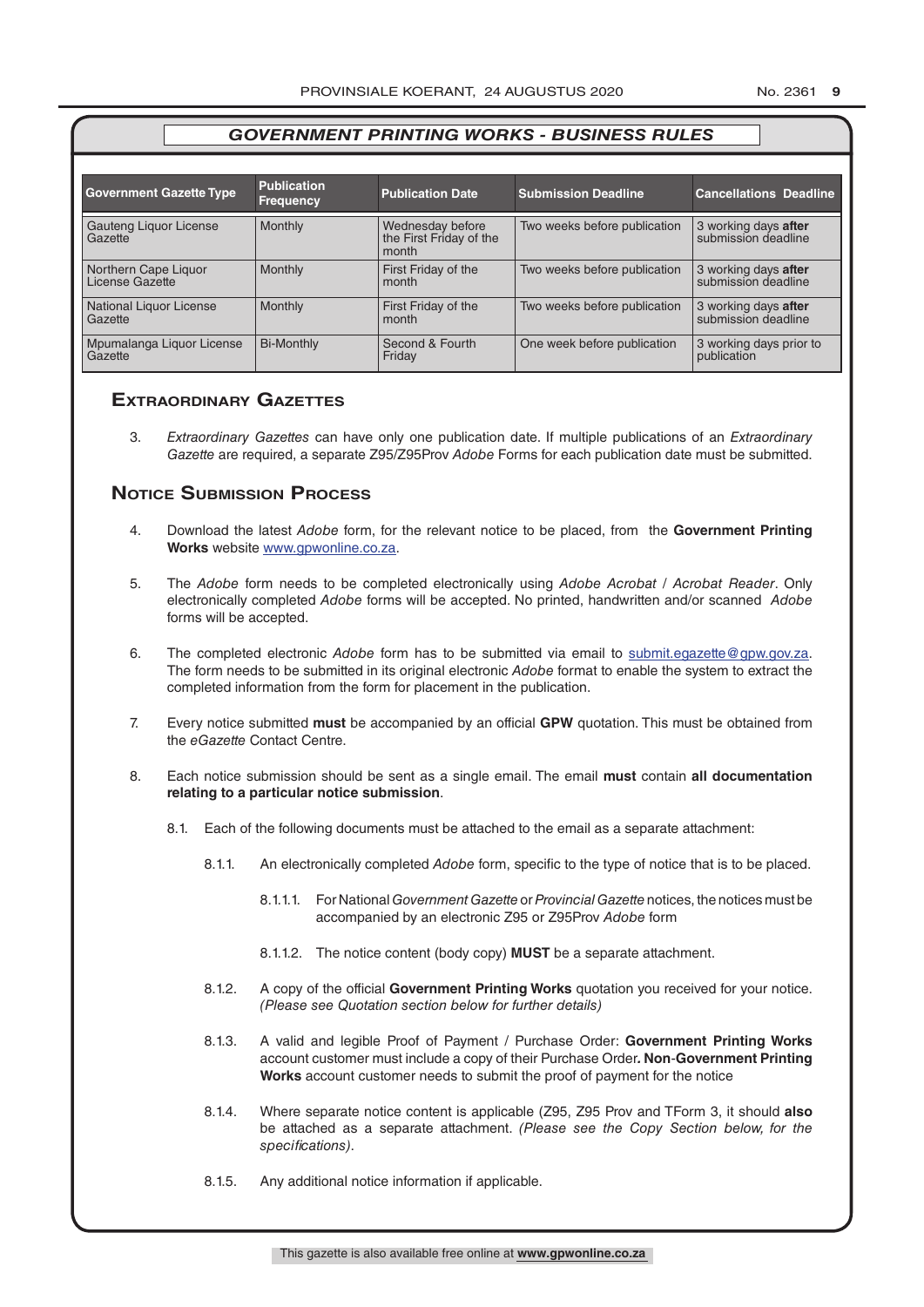- 9. The electronic *Adobe* form will be taken as the primary source for the notice information to be published. Instructions that are on the email body or covering letter that contradicts the notice form content will not be considered. The information submitted on the electronic *Adobe* form will be published as-is.
- 10. To avoid duplicated publication of the same notice and double billing, Please submit your notice **ONLY ONCE.**
- 11. Notices brought to **GPW** by "walk-in" customers on electronic media can only be submitted in *Adobe* electronic form format. All "walk-in" customers with notices that are not on electronic *Adobe* forms will be routed to the Contact Centre where they will be assisted to complete the forms in the required format.
- 12. Should a customer submit a bulk submission of hard copy notices delivered by a messenger on behalf of any organisation e.g. newspaper publisher, the messenger will be referred back to the sender as the submission does not adhere to the submission rules.

#### **QuoTATions**

- 13. Quotations are valid until the next tariff change.
	- 13.1. *Take note:* **GPW**'s annual tariff increase takes place on *1 April* therefore any quotations issued, accepted and submitted for publication up to *31 March* will keep the old tariff. For notices to be published from 1 April, a quotation must be obtained from **GPW** with the new tariffs. Where a tariff increase is implemented during the year, **GPW** endeavours to provide customers with 30 days' notice of such changes.
- 14. Each quotation has a unique number.
- 15. Form Content notices must be emailed to the *eGazette* Contact Centre for a quotation.
	- 15.1. The *Adobe* form supplied is uploaded by the Contact Centre Agent and the system automatically calculates the cost of your notice based on the layout/format of the content supplied.
	- 15.2. It is critical that these *Adobe* Forms are completed correctly and adhere to the guidelines as stipulated by **GPW**.

#### 16. **APPLICABLE ONLY TO GPW ACCOUNT HOLDERS**:

- 16.1. **GPW** Account Customers must provide a valid **GPW** account number to obtain a quotation.
- 16.2. Accounts for **GPW** account customers **must** be active with sufficient credit to transact with **GPW** to submit notices.
	- 16.2.1. If you are unsure about or need to resolve the status of your account, please contact the **GPW** Finance Department prior to submitting your notices. (If the account status is not resolved prior to submission of your notice, the notice will be failed during the process).

#### 17. **APPLICABLE ONLY TO CASH CUSTOMERS:**

- 17.1. Cash customers doing **bulk payments** must use a **single email address** in order to use the **same proof of payment** for submitting multiple notices.
- 18. The responsibility lies with you, the customer, to ensure that the payment made for your notice(s) to be published is sufficient to cover the cost of the notice(s).
- 19. Each quotation will be associated with one proof of payment / purchase order / cash receipt.

19.1. This means that **the quotation number can only be used once to make a payment.**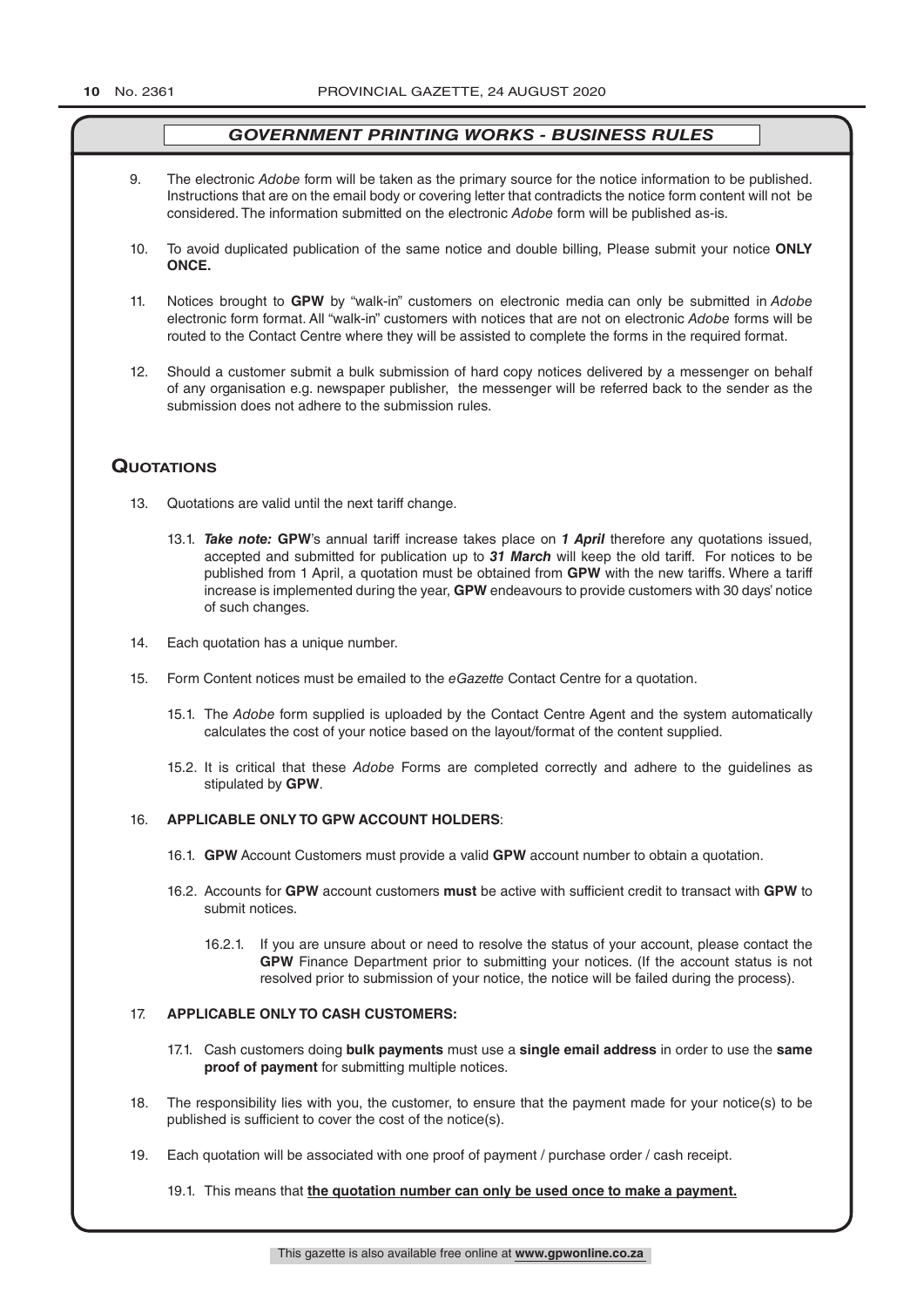#### **COPY (SEPARATE NOTICE CONTENT DOCUMENT)**

- 20. Where the copy is part of a separate attachment document for Z95, Z95Prov and TForm03
	- 20.1. Copy of notices must be supplied in a separate document and may not constitute part of any covering letter, purchase order, proof of payment or other attached documents.

The content document should contain only one notice. (You may include the different translations of the same notice in the same document).

20.2. The notice should be set on an A4 page, with margins and fonts set as follows:

Page size = A4 Portrait with page margins: Top = 40mm, LH/RH = 16mm, Bottom = 40mm; Use font size: Arial or Helvetica 10pt with 11pt line spacing;

Page size = A4 Landscape with page margins: Top = 16mm, LH/RH = 40mm, Bottom = 16mm; Use font size: Arial or Helvetica 10pt with 11pt line spacing;

#### **CAnCellATions**

- 21. Cancellation of notice submissions are accepted by **GPW** according to the deadlines stated in the table above in point 2. Non-compliance to these deadlines will result in your request being failed. Please pay special attention to the different deadlines for each gazette. Please note that any notices cancelled after the cancellation deadline will be published and charged at full cost.
- 22. Requests for cancellation must be sent by the original sender of the notice and must accompanied by the relevant notice reference number (N-) in the email body.

#### **AmendmenTs To noTiCes**

23. With effect from 01 October 2015, **GPW** will not longer accept amendments to notices. The cancellation process will need to be followed according to the deadline and a new notice submitted thereafter for the next available publication date.

#### **REJECTIONS**

- 24. All notices not meeting the submission rules will be rejected to the customer to be corrected and resubmitted. Assistance will be available through the Contact Centre should help be required when completing the forms. (012-748 6200 or email info.egazette@gpw.gov.za). Reasons for rejections include the following:
	- 24.1. Incorrectly completed forms and notices submitted in the wrong format, will be rejected.
	- 24.2. Any notice submissions not on the correct *Adobe* electronic form, will be rejected.
	- 24.3. Any notice submissions not accompanied by the proof of payment / purchase order will be rejected and the notice will not be processed.
	- 24.4. Any submissions or re-submissions that miss the submission cut-off times will be rejected to the customer. The Notice needs to be re-submitted with a new publication date.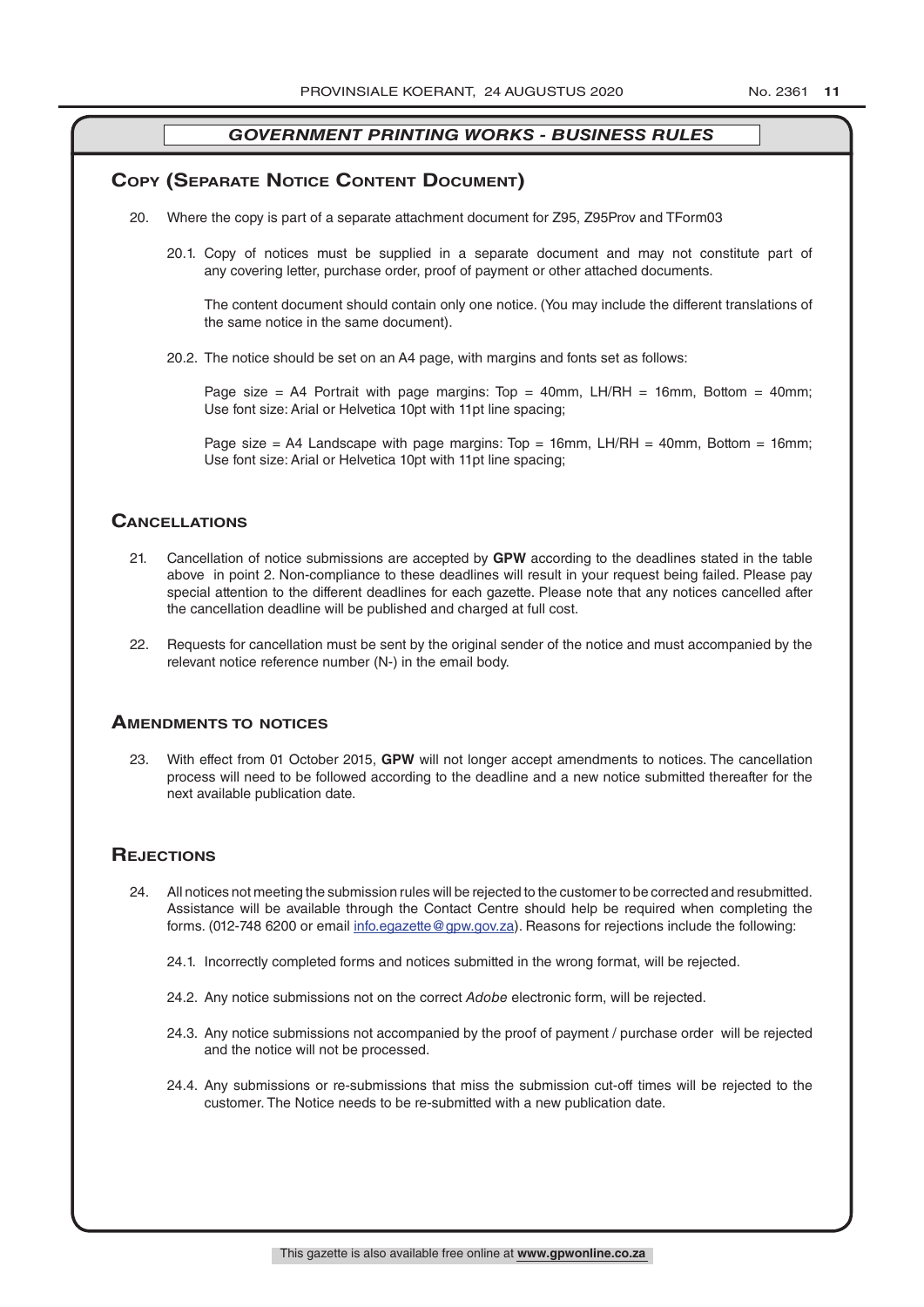#### **ApprovAl of noTiCes**

- 25. Any notices other than legal notices are subject to the approval of the Government Printer, who may refuse acceptance or further publication of any notice.
- 26. No amendments will be accepted in respect to separate notice content that was sent with a Z95 or Z95Prov notice submissions. The copy of notice in layout format (previously known as proof-out) is only provided where requested, for Advertiser to see the notice in final Gazette layout. Should they find that the information submitted was incorrect, they should request for a notice cancellation and resubmit the corrected notice, subject to standard submission deadlines. The cancellation is also subject to the stages in the publishing process, i.e. If cancellation is received when production (printing process) has commenced, then the notice cannot be cancelled.

#### **GOVERNMENT PRINTER INDEMNIFIED AGAINST LIABILITY**

- 27. The Government Printer will assume no liability in respect of—
	- 27.1. any delay in the publication of a notice or publication of such notice on any date other than that stipulated by the advertiser;
	- 27.2. erroneous classification of a notice, or the placement of such notice in any section or under any heading other than the section or heading stipulated by the advertiser;
	- 27.3. any editing, revision, omission, typographical errors or errors resulting from faint or indistinct copy.

#### **liAbiliTy of AdverTiser**

28. Advertisers will be held liable for any compensation and costs arising from any action which may be instituted against the Government Printer in consequence of the publication of any notice.

#### **CusTomer inQuiries**

Many of our customers request immediate feedback/confirmation of notice placement in the gazette from our Contact Centre once they have submitted their notice – While **GPW** deems it one of their highest priorities and responsibilities to provide customers with this requested feedback and the best service at all times, we are only able to do so once we have started processing your notice submission.

**GPW** has a 2-working day turnaround time for processing notices received according to the business rules and deadline submissions.

Please keep this in mind when making inquiries about your notice submission at the Contact Centre.

- 29. Requests for information, quotations and inquiries must be sent to the Contact Centre ONLY.
- 30. Requests for Quotations (RFQs) should be received by the Contact Centre at least **2 working days** before the submission deadline for that specific publication.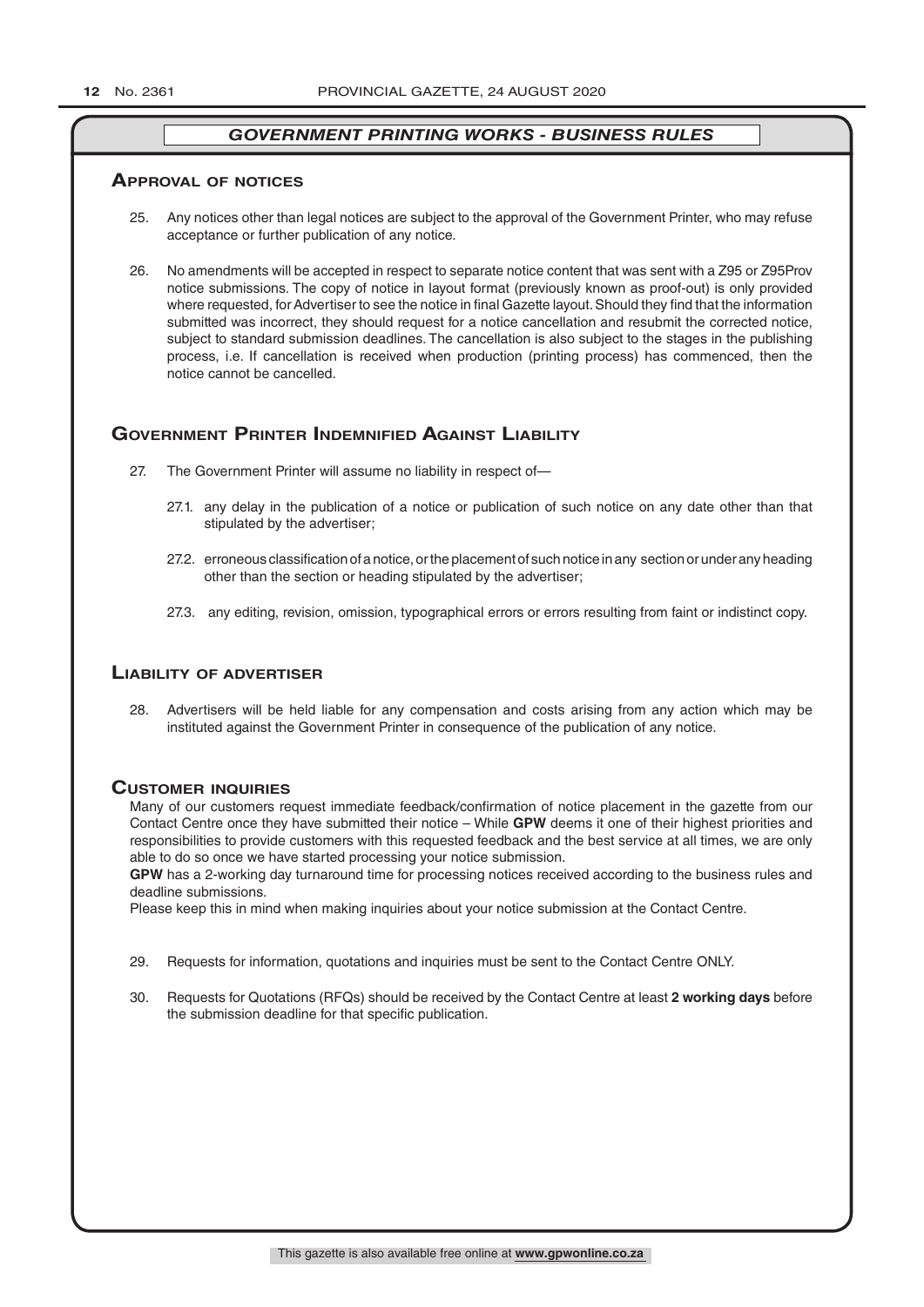#### **pAymenT of CosT**

- 31. The Request for Quotation for placement of the notice should be sent to the Gazette Contact Centre as indicated above, prior to submission of notice for advertising.
- 32. Payment should then be made, or Purchase Order prepared based on the received quotation, prior to the submission of the notice for advertising as these documents i.e. proof of payment or Purchase order will be required as part of the notice submission, as indicated earlier.
- 33. Every proof of payment must have a valid **GPW** quotation number as a reference on the proof of payment document.
- 34. Where there is any doubt about the cost of publication of a notice, and in the case of copy, an enquiry, accompanied by the relevant copy, should be addressed to the Gazette Contact Centre, **Government Printing Works**, Private Bag X85, Pretoria, 0001 email: info.egazette@gpw.gov.za before publication.
- 35. Overpayment resulting from miscalculation on the part of the advertiser of the cost of publication of a notice will not be refunded, unless the advertiser furnishes adequate reasons why such miscalculation occurred. In the event of underpayments, the difference will be recovered from the advertiser, and future notice(s) will not be published until such time as the full cost of such publication has been duly paid in cash or electronic funds transfer into the **Government Printing Works** banking account.
- 36. In the event of a notice being cancelled, a refund will be made only if no cost regarding the placing of the notice has been incurred by the **Government Printing Works**.
- 37. The **Government Printing Works** reserves the right to levy an additional charge in cases where notices, the cost of which has been calculated in accordance with the List of Fixed Tariff Rates, are subsequently found to be excessively lengthy or to contain overmuch or complicated tabulation.

#### **proof of publiCATion**

- 38. Copies of any of the *Government Gazette* or *Provincial Gazette* can be downloaded from the **Government Printing Works** website www.gpwonline.co.za free of charge, should a proof of publication be required.
- 39. Printed copies may be ordered from the Publications department at the ruling price. The **Government Printing Works** will assume no liability for any failure to post or for any delay in despatching of such *Government Gazette*(s)

#### *GOVERNMENT PRINTING WORKS CONTACT INFORMATION*

| <b>Physical Address:</b>                                                                              | <b>Postal Address:</b> | <b>GPW Banking Details:</b>                 |
|-------------------------------------------------------------------------------------------------------|------------------------|---------------------------------------------|
| <b>Government Printing Works</b>                                                                      | Private Bag X85        | <b>Bank: ABSA Bosman Street</b>             |
| 149 Bosman Street                                                                                     | Pretoria               | <b>Account No.: 405 7114 016</b>            |
| Pretoria                                                                                              | 0001                   | <b>Branch Code: 632-005</b>                 |
| For Gazette and Notice submissions: Gazette Submissions:<br><b>E-mail:</b> submit.eqazette@gpw.gov.za |                        |                                             |
| <b>For queries and quotations, contact: Gazette Contact Centre:</b>                                   |                        | <b>E-mail:</b> info.egazette@gpw.gov.za     |
|                                                                                                       |                        | <b>Tel: 012-748 6200</b>                    |
| Contact person for subscribers: Mrs M. Toka:                                                          |                        | <b>E-mail:</b> subscriptions $@$ gpw.gov.za |
|                                                                                                       |                        | <b>Tel:</b> 012-748-6066 / 6060 / 6058      |
|                                                                                                       |                        | <b>Fax: 012-323-9574</b>                    |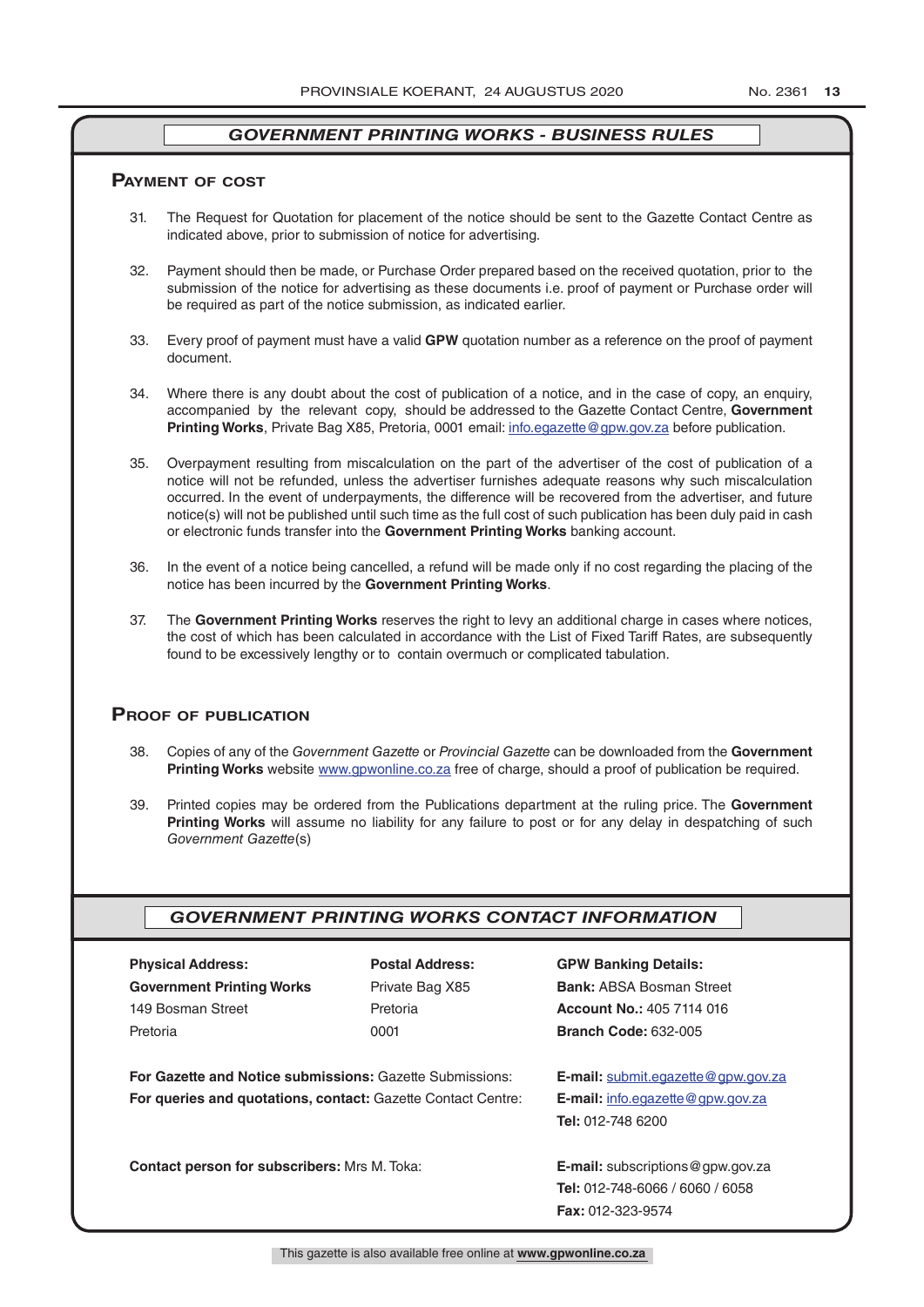## General Notices • Algemene Kennisgewings

#### **NOTICE 82 OF 2020**

#### **SOL PLAATJE MUNICIPALITY IN TERMS OF SECTION 47(1) OF SPLUMA ACT 16 OF 2013**

#### **PROPOSED REMOVAL OF RESTRICTIVE TITLE CONDITIONS, REZONING AND RELAXATION OF BUILDING LINES I.R.O. ERF 116 KIMBERLEY, 32 WATERWORKS STREET, ALBERTYNSHOF, KIMBERLEY.**

Notice is given in terms of Sections  $4(2)(a)(iii)$ ,  $4(2)(a)(iv)$  and  $4(2)(b)(v)$ , read together with sections 6 & 20 of the Municipality Land Use Management By-Laws 2015, read together with, as well as in terms of section 42(3), of the Spatial Planning and Land Use Management Act 16 of 2013, that the Sol Plaatje Municipality has, with effect from 22 June 2020, approved the Removal of Restrictive title conditions in Title Deed (T1310/2019), Condition C, Erf 116, Kimberley, be removed.

#### **KENNISGEWING 82 VAN 2020**

#### **SOL PLAATJE MUNISIPALITEIT SOL PLAATJE MUNICIPALITY IN TERMS OF SECTION 47(1) OF SPLUMA ACT 16 OF 2013 VAN BOULYNE T.O.V. ERF 116, 32 WATERWERKE STRAAT, ALBERTYNSHOF, KIMBERLEY.**

#### OF BUILDING LINES I.R.O. ERF 116 KIMBERLEY, 32 WATERWORKS STREET, saamgelees met Artikel 6 en 20 van die Munisipale Verordeninge 2015, saamgelees met, sowel **ALBERTYNSHOF, KIMBERLEY.**  $\alpha$  in terms van Artikel 42, van die Munisipale Ruimtelike Beplanning en Grondgebruikse Beplanning en Grondgebruikse Beplanning en Grondgebruikse Beplanning en Grondgebruikse Beplanning en Grondgebruikse Beplanning en Gr **PROPOSED REMOVAL OF RESTRICTIVE TITLE CONDITIONS, REZONING AND RELAXATION**

Notice is given in terms of Sections  $4(2)(a)(iii)$ ,  $4(2)(a)(iv)$  and  $4(2)(b)(v)$ , read together with June 2020, die Opheffing van Beperkende Titel voorwaardes soos uiteengesit in Titelakte sections 6 & 20 of the Municipality Land Use Management By-Laws 2015, read together with, as well as in terms of section 42(3), of the Spatial Planning and Land Use Management Act 16 of 2013, that the Sol Plaatje Municipality has, with effect from 22 June 2020, approved the Removal of Restrictive title conditions in Title Deed (T1310/2019), Condition C, Erf 116, Kimberley, be removed.

#### **NOTICE 83 OF 2020**

#### **SOL PLAATJE MUNISIPALITEIT DAWID KRUIPER MUNICIPALITY**

#### **VAN BOULYNE T.O.V. ERF 116, 32 WATERWERKE STRAAT, ALBERTYNSHOF, KIMBERLEY. NOTICE**

#### Spatial Planning and Land Use Management Act [Act 16 of 2013] as in terme van Artikel 42(3), van die Munisipale Ruimtelike Beplanning en Grondgebruiks

**Applicant:**HG Van Zyl **Bekend gemaak dat die Sol Plaatje Munisipaliteit, in effek sedert 22 minusipaliteit, in effek sedert 22 minusipaliteit, in effek sedert 22 minusipaliteit, in effek sedert 22 minusipaliteit, in effec** 

(T1310/2019), Voorwaarde C, Erf 116, Kimberley, opgehef word. Notice is given in terms of the provisions of Spatial Planning and Land Use Management Act (Act 16 of 2013) that the Council of DawidKruiperhas, with effect from **02June 2020,** per Council's resolution 020/06/01/1042/01(TP),approved the removal of the restrictive Title conditions in Title Deed T1012/1968, Section B.5., B.6.& C, in order to make the rezoning of Erf 1042, Upington, possible.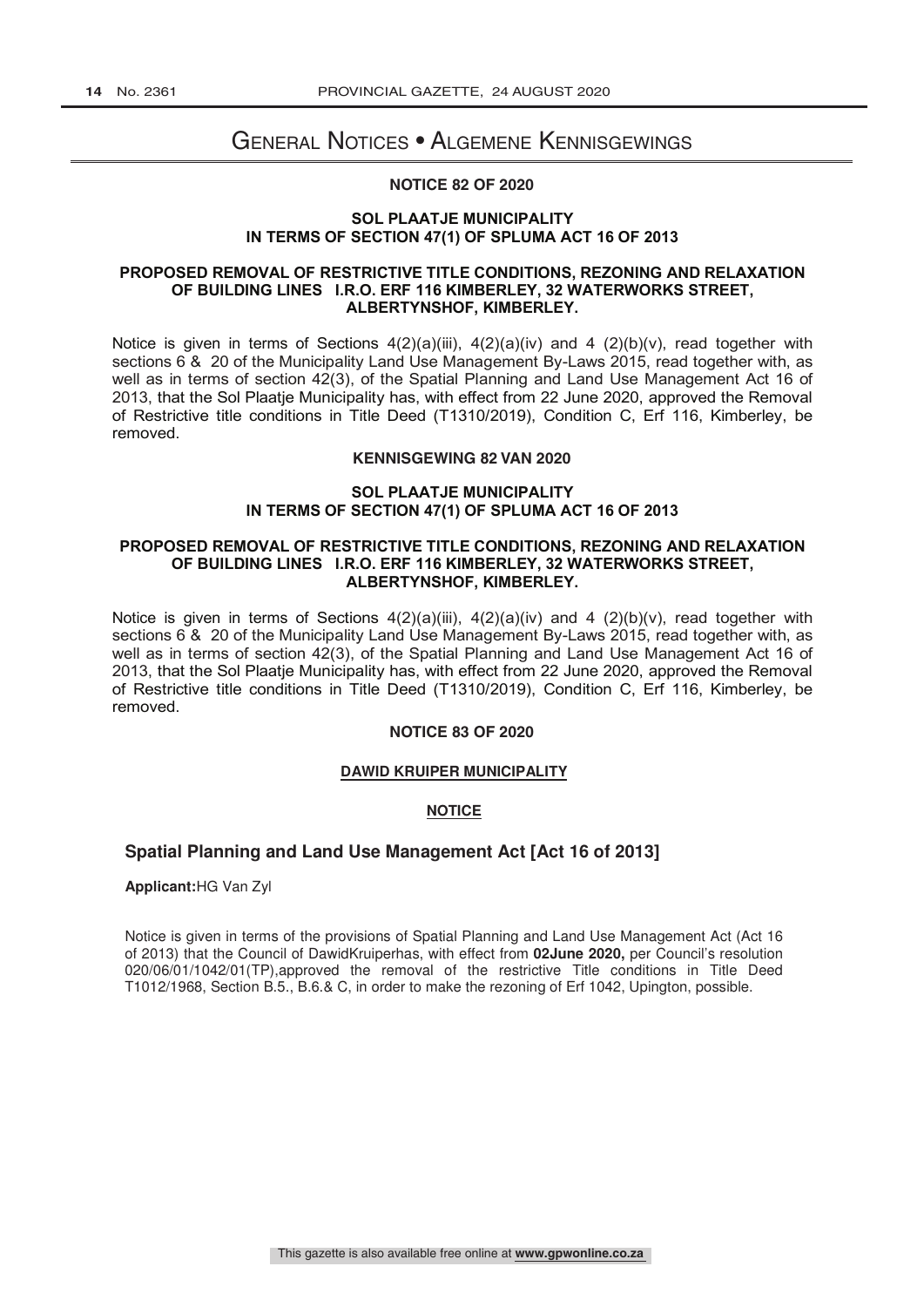#### **KENNISGEWING 83 VAN 2020**

T1012/1968, Section B.5., B.6.& C, in order to make the rezoning of Erf 1042, Upington, possible.

#### **MUNISIPALITEIT DAWID KRUIPER**

#### **KENNISGEWING**

#### **Ruimtelike Beplanning en Grondgebruikbestuur Wet [Wet 16 van 2013]**

**Aansoeker :**HG Van Zyl

Hierby word ooreenkomstig die bepalings van Ruimtelike Beplanning en Grondgebruik bestuur Wet (Wet 16 van 2013) bekend gemaak dat die Dawid Kruiper Raad per besluit 2020/06/01/1042/01 (TP), met ingang van **02 Junie 2020**, goedgekeur het dat die beperkendeTitelvoorwaardes opgehef word, soos uiteengesit in T1012/1968, Afdeling B.5., B.6.& C, ten einde die hersonering op Erf 1042, Upington, moontlik te maak.

#### **NOTICE 84 OF 2020**

#### **SOL PLAATJE MUNICIPALITY**

#### **PROPOSED CONSOLIDATION AND REZONING I.R.O . ERVEN 79 AND 80 KIMBERLEY, 24 AND 26 CARTERS ROAD, RHODESDENE**

NOTICE is hereby given that the Sol Plaatje Municipality has received an application for Erven 79 and 80 Kimberley from MVD Kalahari Town & Regional Planners" represented by Mr. N Haarhoff in accordance with Section 4 (2)(a)(iii) and 4 (2)(b)(ii) as well as Sections 6 and 13 of the Sol Plaatje Land Use Management By-Laws 2015, read together with the Spatial Planning and Land Use Management Act 16 of 2013, for the following:

- Proposed Consolidation of Erf 79 Kimberley (±1529m²) and Erf 80 Kimberley (±1238m² ) to form one erf  $(\pm 2767m^2)$ ;
- Proposed Rezoning of consolidated erf from "Residential 1" to "Business 2" in order to develop a KFC restaurant outlet on the proposed property.

Particulars regarding this application can be obtained during office hours from Registry, 053 830 6671, Urban Planning Section of the Directorate of the Executive Director: Strategy, Economic Development and Planning, Second Floor, Old Complex, Civic Offices, Kimberley. Objections, if any, against this application must be lodged in writing with full reasons therefore, to reach the above on or before, **MONDAY, 31 AUGUST 2020**.

Any person who cannot read or write may, during office hours, come to the Municipality where the relevant planning official will assist such persons by transcribing their objections, comments and representations.

> N TYABASHE-KESIAMANG E.D. STRATEGY, ECONOMIC DEVELOPMENT AND PLANNING U.D. STRATEGIE, EKONOMIESE ONTWIKKELING EN BEPLANNING 27521424540SGZZZZZWM

Civic Offices/Stadskantore

KIMBERLEY

**31 July 2020**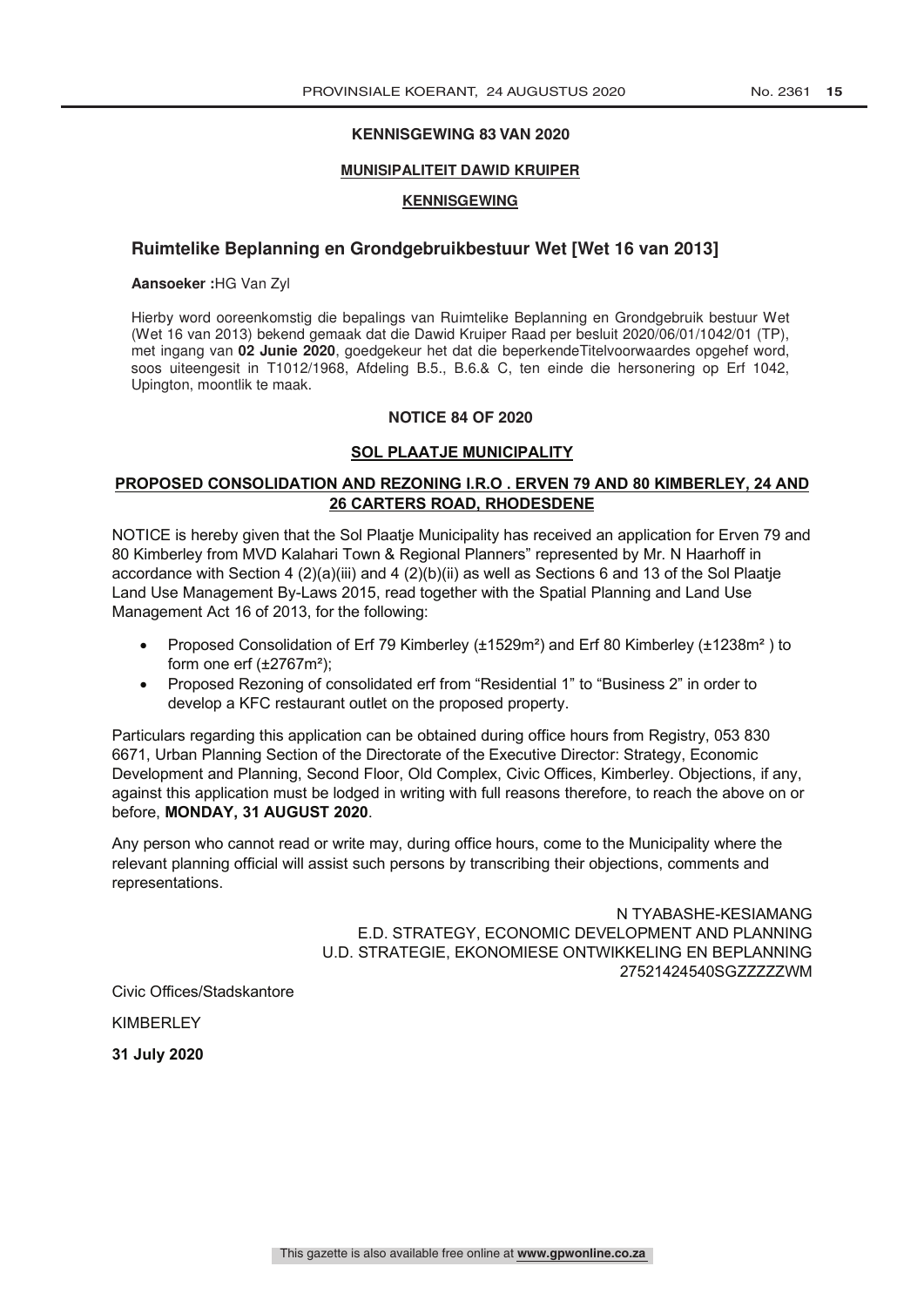#### **KENNISGEWING 84 VAN 2020**

#### **SOL PLAATJE MUNISIPALITEIT**

#### **VOORGESTELDE KONSOLIDASIE EN HERSONERING T.O.V. ERWE 79 EN 80 KIMBERLEY, CARTERSWEG 24 & 26, RHODESDENE.**

KENNIS geskied hiermee dat die Sol Plaatje Munisipaliteit 'n aansoek ontvang het vir Erwe 79 & 80 Kimberley, vanaf "MVD Kalahari Town & Regional Planners" verteenwoordig deur Mnr. N Haarhoff ingevolge die Sol Plaatje Munisipale Grondgebruikbestuurs Verordeninge 2015 Artikel 4 (2)(a)(iii) en 4(2)(b)(ii) tesame met Artikels 6 en 13, saamgelees met die Wet op Ruimtelike Beplanning en Grondgebruiksbestuur (Wet 16 van 2013) vir die;

- Voorgestelde konsolidasie van erf 79 Kimberley (±1529m²) en Erf 80 Kimberley (±1238m² ) ten einde een erf te skep(±2767m²);
- Voorgestelde hersonering van die gekonsolideerde Erf vanaf "Residensieel 1" na "Sake 2" ten einde 'n KFC restaurant deur-ry asook op terrein parkering te ontwikkel op die voorgestelde eiendom.

Besonderhede aangaande hierdie aansoek is gedurende kantoor ure verkrygbaar vanaf Argief Kantoor, 053 830 6671, by die Stedelike Beplanningsafdeling, Direktoraat van die Uitvoerende Direkteur: Strategie, Ekonomiese Ontwikkeling en Beplanning, Tweede Vloer, Ou Gebou, Stadskantore, Sol Plaatje Rylaan te Kimberley. Besware, indien enige, teen die voorstel moet skriftelik tesame met redes daarvoor by die bogenoemde ingedien word voor of op **MAANDAG, 31 AUGUSTUS 2020** Persone wat nie kan lees of skryf nie kan gedurende kantoorure na Sol Plaatje Munisipaliteit kom waar die betrokke amptenaar aan die persone hulp sal verleen insake hulle besware, kommentare en vertoë.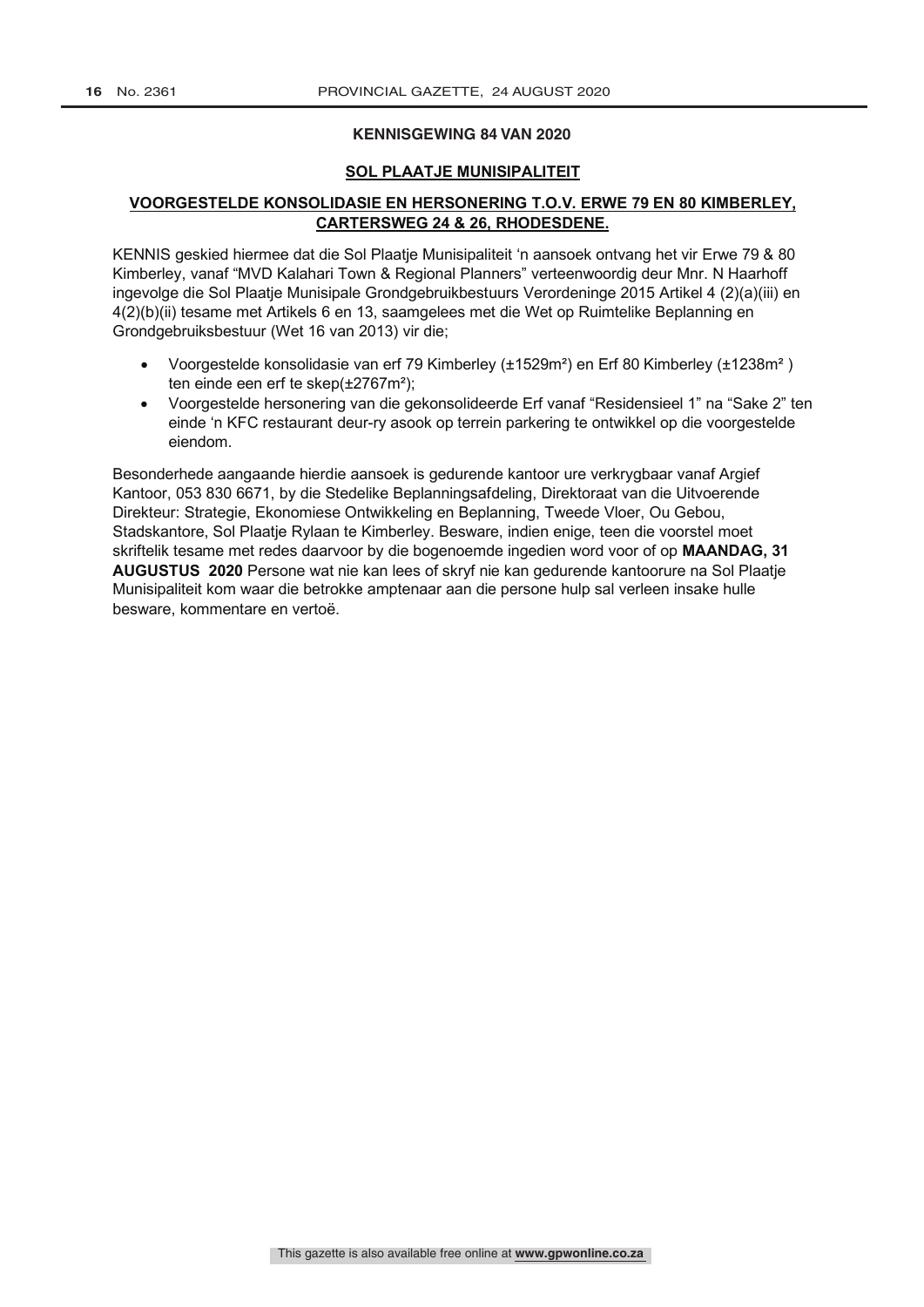#### **NOTICE 85 OF 2020**

#### **SOL PLAATJE MUNIICIPALITY**

#### **RESOLUTION LEVYING PROPERTY RATES FOR THE FINANICIAL YEAR 1 JULY 2020 – 30 JUNE 2021**

Notice is hereby given in terms of section 14(1) and (2) of the Local Government: Municipal Property Rates Act, 2004; that the Council resolved by way of Council resolution number **C129/06/20** approved on 30 June 2020 to levy the rates on property reflected in the schedule below with effect from 1 July 2020.

#### **1.1 LEVY OF RATES (FINANCIAL SERVICES / VALUATIONS)**

| <b>Category of property</b>                     | Cent amount in the rand rate |  |
|-------------------------------------------------|------------------------------|--|
|                                                 | determined for the relevant  |  |
|                                                 | property category            |  |
| <b>Residential Property</b>                     | R0.010376                    |  |
| <b>Vacant Residential Property</b>              | R0.015564                    |  |
| <b>Industrial Property</b>                      | R0.033204                    |  |
| Vacant Industrial                               | R0.036316                    |  |
| <b>Business and Commercial Property</b>         | R0.031128                    |  |
| Vacant Business and Commercial Property         | R0.036316                    |  |
| <b>Agricultural Property</b>                    | R0.002594                    |  |
| <b>Mining Property</b>                          | R0.228275                    |  |
| <b>Public Service Property</b>                  | R0.046693                    |  |
| Property Used by Organ of State                 | R0.046693                    |  |
| <b>Public Service Infrastructure</b>            | R0.000000                    |  |
| <b>Public Benefit Activity Property</b>         | R0.000000                    |  |
| Place of Worship                                | R0.000000                    |  |
| Land Reform Beneficiary                         | R0.000000                    |  |
| Private Open Space                              | R0.010376                    |  |
| Municipal Property used for Municipal Purposes  | R0.000000                    |  |
| <b>Independent Schools</b>                      | R0.002594                    |  |
| Solar Farms                                     | R0.031128                    |  |
| Sports Grounds and facilities operated for gain | R0.000000                    |  |
| University                                      | R0.031128                    |  |
| <b>Average Rates Tariff</b>                     | R0.017204                    |  |

1 An allowance has been made for the inclusion of rebates for Pensioners, Disabled Persons, Bona Fide Agricultural Property, Rural Residential Properties, Rural Commercial, Rural Industrial, Crèches and Guesthouse Properties meeting certain criteria.

The proposed rebate for Pensioners and Disabled Persons is 60 % and the income threshold to qualify is R 140 000 in addition to criteria per the Policy

The proposed rebate for Rural Residential is 15%, bona fide Agricultural Property is 50 %, Rural Commercial and Rural Industrial propertiesis 75% and Crèches and Guesthouses is 30% subject to the requirements per the policy.

2 Public Service infrastructure is no longer feasible to rate due to the regulated rating ratios. It is therefore zero (0) rated.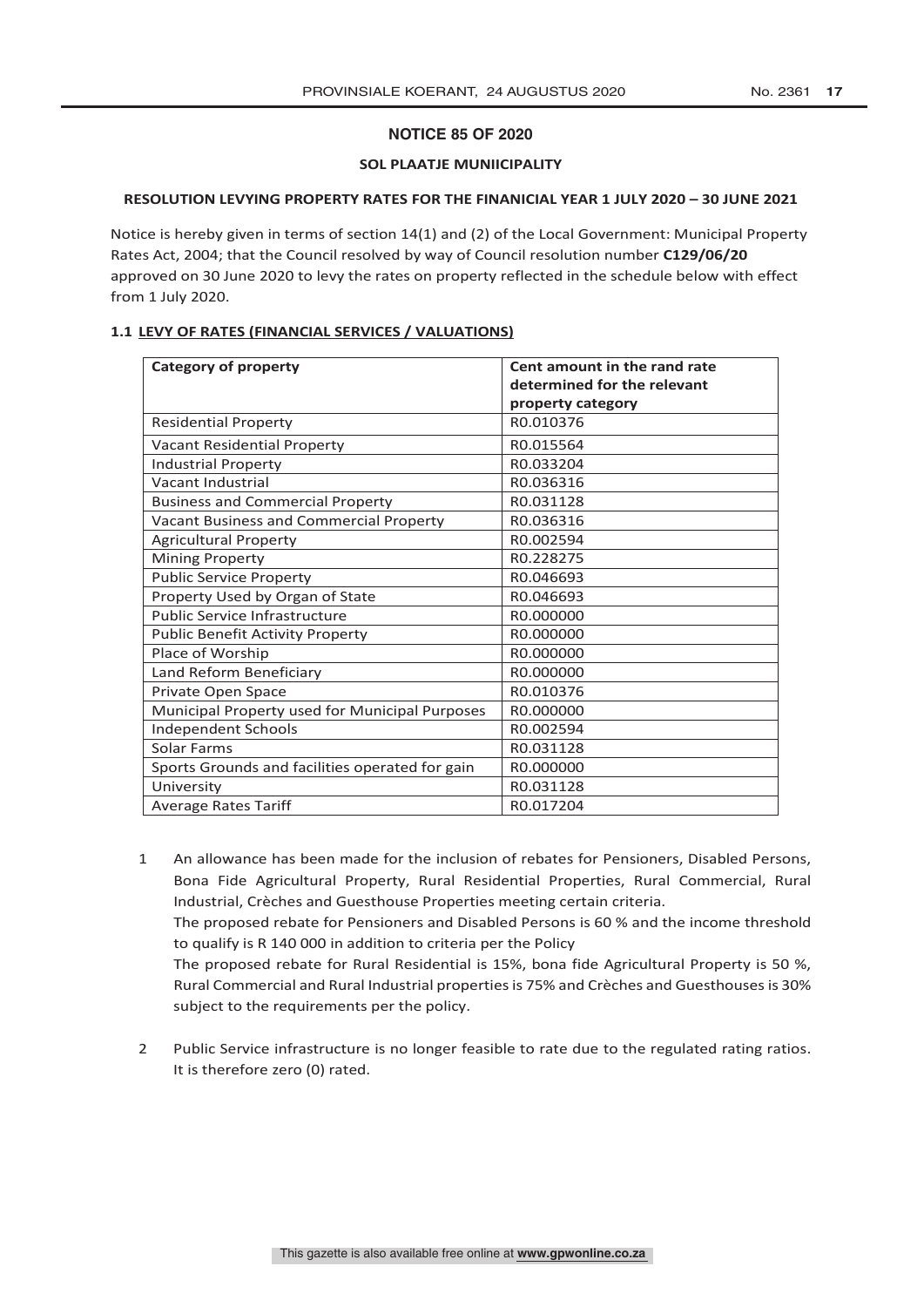- 3 A special rebate has been introduced where property is affected by any natural disaster as defined by the Disaster Management Act, No 16 of 2015. This rebate is set at 50 % of the tariff of the particular category of property affected by such natural disaster and is additional to any other rebates.
- 4 The next General Valuation Roll is set down for implementation on the 1st of July 2023.
- 5 There have been additions to the rating categories which have been brought about by recent amendments of the Local Government: Municipal Property Rates Act 6 of 2004.
- 6 The categories of property with zero rate tariffs are those that are impermissible to rate in terms of the MPRA, not feasible to rate, or for public benefit purposes not desirable to rate.

Full details of the Council resolution and rebates, reductions and exclusions specific to each category of owners of properties or owners of a specific category of properties as determined through criteria in the municipality's rates policy are available for inspection on the municipality's offices, website (www.solplaatje.org.za ) and all public libraries.

NAME: Mr B. Dhluwayo

DESIGNATION: Acting Municipal Manager, Sol Plaatje Municipality

POSTAL ADDRESS AND CONTACT INFORMATION: Private Bag X5030

Kimberley 8300 Mr M. Josephs Tel: (053) 830 6065 mjosephs@solplaatje.org.za www.solplaatje.org.za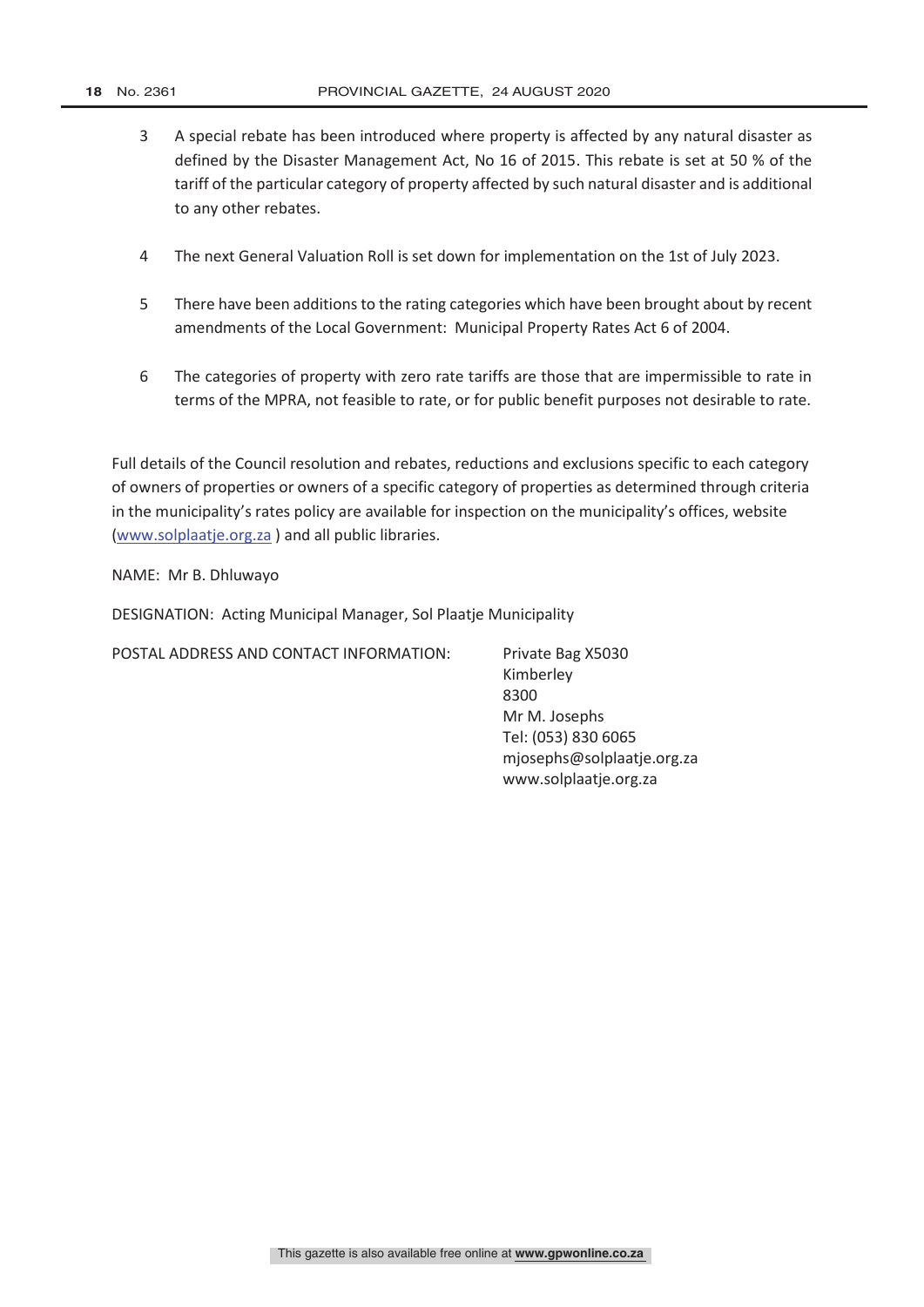**NOTICE 86 OF 2020** 



### **NORTHERN CAPE GAMBLING BOARD NOTICE IS HEREBY GIVEN OF APPLICATIONS RECEIVED FOR LIMITED PAYOUT MACHINES SITE OPERATOR LICENCE FROM ROUTE OPERATOR CRAZY SLOTS NORTHERN CAPE.**

1. In terms of Section 28(1) (a) (ii) of the Northern Cape Gambling Act, Act 3 of 2008, notice is hereby given of applications received for Site Operator licence from Route Operator Crazy Slots Northern Cape.

The details of the applications are as follow:

| <b>SITE</b>    | <b>OPERATOR   SITE OWNERS NAME</b> | ADDRESS                        |
|----------------|------------------------------------|--------------------------------|
| <b>NAME</b>    |                                    |                                |
| Tolla's Tavern | Jacobus Ryk                        | 1443 Gedeelte Van 963, Rossouw |
|                |                                    | Street, Loeriesfontein         |

#### **Public Inspection of the application**

2. The applications will, subject to any ruling by the Board, be open for public inspections at the following local South African Police Service Stations from the 24<sup>th</sup> of August 2020 until the 22<sup>nd</sup> of September 2020: Loeriesfontein.

The applications can also be inspected at the offices of the Board at the address mentioned below between 08:00 and 15:30 from Monday until Friday at: No 31 Mac Dougal Street Monument Heights Kimberley

#### **Invitation to lodge objections or representations**

Interested persons are hereby invited to lodge representations in respect of any or all of the applicants by no later than 15:30 on the 22<sup>nd</sup> of September 2020. Representations should be in writing and must contain at least the following information:

- (a) The name of the applicant to whom the objection or representation relates
- (b) The ground(s) on which objections or representations are made
- (c) The name, address and telephone number of the person submitting the representations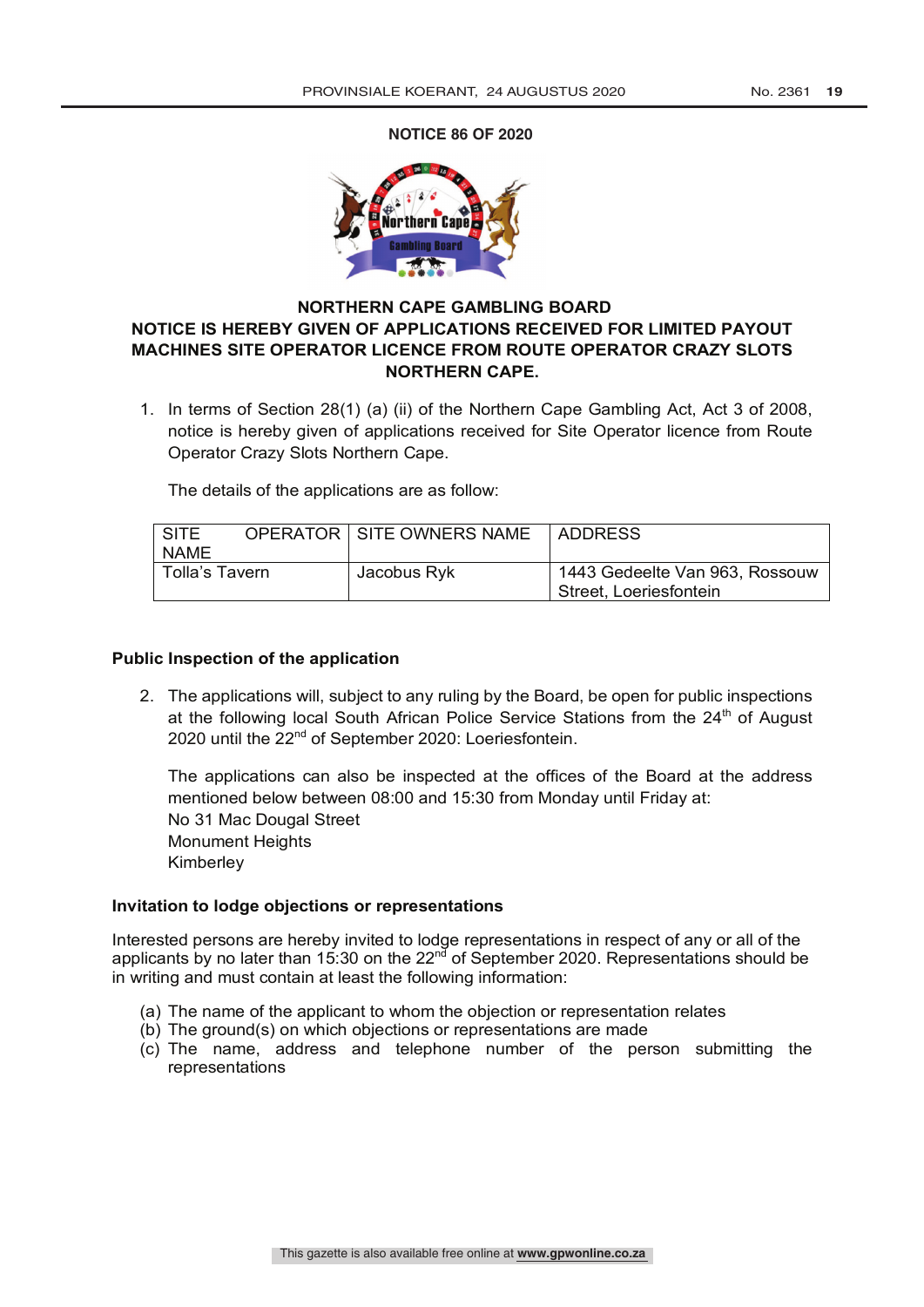An indication as to whether or not the person making representations wishes to make oral representations when the Board hears the application.

Any representations that do not contain all the information referred to in paragraph 3 above, will be deemed not to have been lodged with the Board and will not be considered by the Board.

Representations should be addressed to: The Chief Executive Officer, Northern Cape Gambling Board, No 31 Mac Dougal Street, Monument Heights, Kimberly, 8301.

For any enquiries, contact the Licensing Unit, Mr. GD Motlhabane

Tel: 053 244 0890

E-mail: gaopalelwem@ncgb.co.za

THE NORTHERN CAPE GAMBLING BOARD SUPPORTS RESPONSIBLE GAMBLING. GAMBLING ONLY FOR PERSONS 18 YEARS AND OLDER. WINNERS KNOW WHEN TO STOP. RESPONSIBLE GAMBLING TOLL FREE LINE NUMBER 0800 006 008.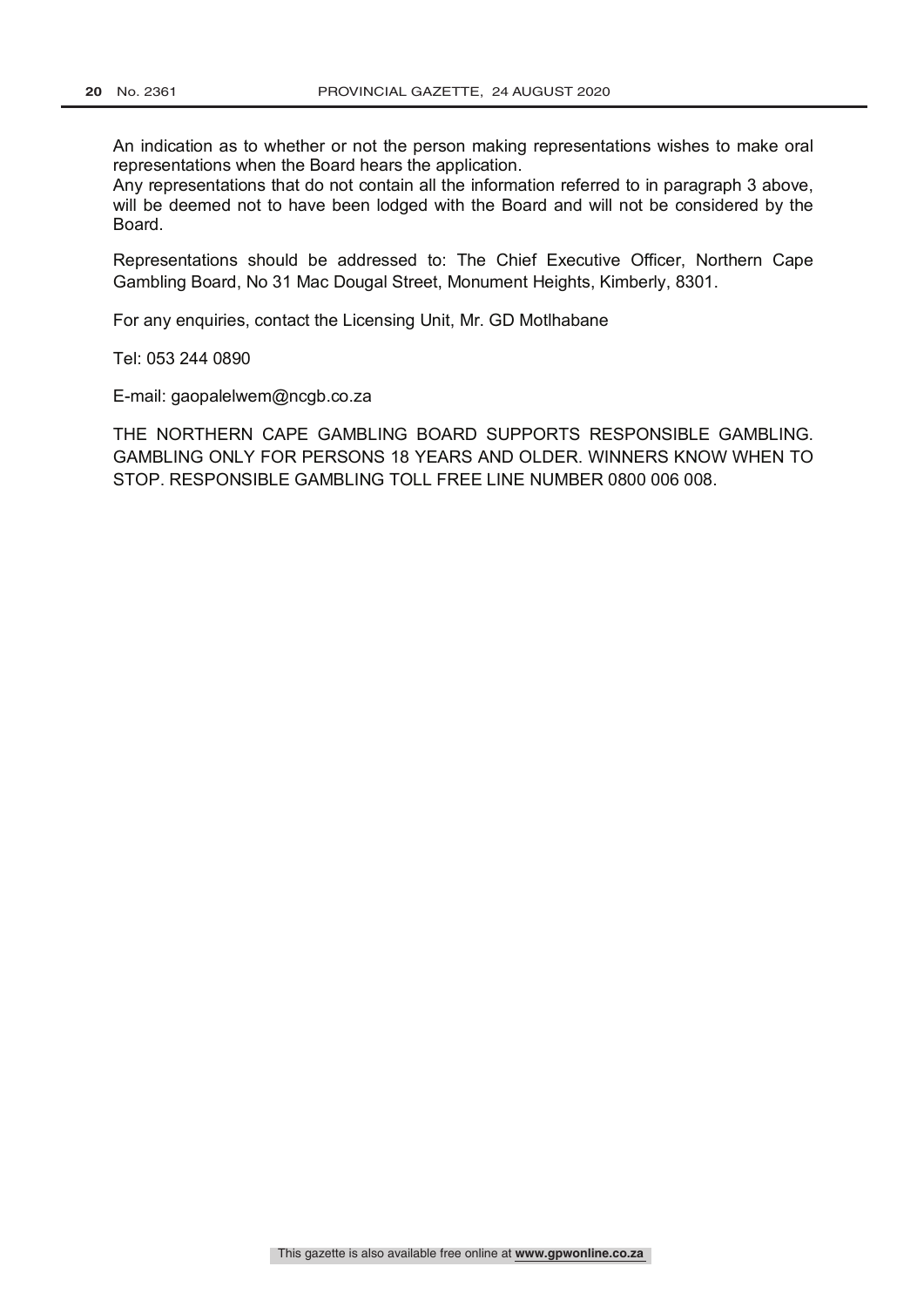#### **NOTICE 87 OF 2020**

#### **SOL PLAATJE MUNICIPALITY**

#### OF PUBLIC ROAD, REMOVAL OF NOTARIAL TITLE CONDITION AND RIGHT OF WAY<br>CHRISTING ACTUALIZED ON CRUPPALL **REMOVAL CHRISTIAN ENGLIS SOL PLAATJE MUNICIPALITY OF PUBLIC ROAD, REMOVAL OF NOTARIAL TITLE CONDITION AND RIGHT OF WAY SERVITUDE AS INDICATED ON GENERAL PLAN S.G. NO. 649/2013 KIMBERLEY PROPOSED SUBDIVISION, CONSOLIDATION AND REZONING OF CERTAIN ERVEN, CLOSURE**

**ol Plaatje Municipality has receiv** by Mr. N Haarhoff in accordance with Section 4(2)(a)(iii), 4(2)(a)(viii), 4(2)(b) (i), 4(2)(b)(ii), 4(2)(b)(x) as by Mr. N Haarhoff in accordance with Section 4(2)(a)(iii), 4(2)(a)(viii), 4(2)(b) (i), 4(2)(b)(ii), 4(2)(b)(x) as<br>well as Section 6, 9, 13, 18 and 20 of the Sol Plaatje Municipality Land Use Management By-Laws, 2015 read together with the Spatial Planning and Land Use Management (Act 16 of 2013), for the NOTICE is hereby given that the Sol Plaatje Municipality has received an application for Erven 43880-43881, 43884-43893, 43948 Kimberley from "MVD Kalahari Town & Regional Planners" represented  $\bm{\mathsf{tol}}$ owing: with Section 4(2)(a)(iii), 4(2)(b)(c)(b)(c)(b)(c)(b)(c)(b)(c)(b)(b)(b)(c)(b)(b)(c)(b)(c)(b)(c)(b)(x)(b)(b)(x)(b)(b)(b)(b)(c)(b)(c)(b)(c)(b)(c)(b)(c)(b)(c)(b)(c)(b)(c)(b)(c)(b)(c)(b)(c)(b)(c)(b)(c)(b)(c)(b **SERVITUDE AS INDICATED ON GENERAL PLAN S.G. NO. 649/2013 KIMBERLEY**  $2016$  read to gether with the Spatial Planning and Land Use  $M$  and  $\Delta$   $\sim$  16 of 2013),  $\delta$  2013,  $\delta$  2013,  $\delta$  2013,  $\delta$  2013,  $\delta$  2013,  $\delta$  2013,  $\delta$  2013,  $\delta$  2013,  $\delta$  2013,  $\delta$  2013,  $\delta$  2013,  $\delta$  201 NOTICE is hereby given that the Sol Plaatje Municipality has received an application for Erven 43880 following:

- Proposed removal of title deed notarial condition and right-of-way servitude registered under General Plan S.G. Diagram No. 649/2013 in favour of Remainder of Erven 43880 - 43896 Kimberley by means of notarial agreement; Nanagement By-Land Use Management By-Land Use Management By-Land Use Ma • Proposed removal of title deed notarial condition and right-of-way servitude registered under following:  $\mathsf{F}$  mberiev by means of notarial agreement;  $\mathsf{F}$  and  $\mathsf{F}$  and  $\mathsf{F}$  are  $\mathsf{F}$  and  $\mathsf{F}$  and  $\mathsf{F}$  are  $\mathsf{F}$  and  $\mathsf{F}$  and  $\mathsf{F}$  are  $\mathsf{F}$  and  $\mathsf{F}$  and  $\mathsf{F}$  are  $\mathsf{F}$  and  $\math$ • Proposed removal of title deed notarial condition and right-of-way servitude registered under
- Proposed permanent closure of portions of the public road on Erf 43948 Kimberley; • Proposed permanent closure of portions of the public road on Erf 43948 Kimberley;
- Proposed subdivision of Erven 43984, 43886, 43892, 43893 and 43890 Kimberley into  $\pm 13$ portions measuring various extents (Phase 01);  $\frac{1}{2}$  portions measuring various extents (Phase 01);
- Proposed consolidation of subdivided portions (Phase 01) into 03 new land parcels measurin various extents; extents; and Remainder of Remainder of Remainder of Erven 438880 - 438880 - 43896 - 43896 - 43896 - 43896 - 43896 - 43896 - 43896 - 43896 - 43896 - 43896 - 43896 - 43896 - 43896 - 43896 - 43896 - 43896 - 4 various extents; extents and 43886, 43886, 43886, 43886, 43886, 43892, 43893 and 43893 and 43890 Kimberley into  $\mu$ • Proposed consolidation of subdivided portions (Phase 01) into 03 new land parcels measuring • Proposed consolidation of subdivided portions (Phase 01) into 03 new land parcels measuring
- Proposed subdivision of one of the three co various extents (Phase 02);<br> Proposed subdivision of one of the three conso • Proposed subdivision of one of the three consolidated land parcels into ±08 portions measuring various extents (Phase 02);<br>
extending the three consolidations measuring parameters in the three consolidations measurements measuring me
- Proposed registration of 10 metre right-of-way servitudes for road reserve purposes on varie portions measuring various extents (Phase 01); erven;  $\bullet$  Proposed subdivision of the three consolidated land paracels into  $\bullet$ • Proposed registration of 10 metre right-of-way servitudes for road reserve purposes on various • Proposed registration of 10 metre right-of-way servitudes for road reserve purposes on various
- Proposed rezoning of various subdivided land portions in Phase 01 and Phase 02 fi "Agricultural" and "Special" zonings to "Residential 3", "Business 1" and "Special" zonings in order to develop and accommodate various uses which include: Build-It retail, multi-storey residential blocks, security access and administrative buildings including offices, residential units, business related activities including shops, private access roadways and a church; • Proposed rezoning of various subdivided land portions in Phase 01 and Phase 02 from

Particulars regarding this application can be obtained during office hours from Registry, 053 830 6671, Urban Planning Section of the Directorate of the Executive Director: Strategy, Economic Development and Planning, Second Floor, Old Complex, Civic Offices, Kimberley. Objections, if any, against this Urban Planning Section of the Directorate of the Executive Director: Strategy, Economic Development<br>and Planning, Second Floor, Old Complex, Civic Offices, Kimberley. Objections, if any, against this<br>application must be lo MONDAY 21 SEPTEMBER 2020. Any person who cannot read or write may, during office hours, come objections, comments and representations. to develop and accommodate various uses which includes: Build-It retail, multi-storey residential, multi-store iculars regarding this application can be obtained during office hours from Registry, 053 830 6671, to the Municipality where the relevant planning official will assist such persons by transcribing their related activities including shops, private access roadways and a church; Particulars regarding this application can be obtained during office hours from Registry, 053 830 6671,

N TYABASHE-KESIAMANG E.D. STRATEGY, ECONOMIC DEVELOPMENT AND PLANNING U.D. STRATEGIE, EKONOMIESE ONTWIKKELING EN BEPLANNING  $N$  TYABASHE-KESIAMANG E.D. STRATEGY, ECONOMIC DEVELOPMENT AND PLANNING U.D.  $\overline{\phantom{a}}$ N TYABASHE-KESIAMANG E.D. STRATEGY, ECONOMIC DEVELOPMENT AND PLANNING U.D.

Civic Offices/Stadskantore KIMBERLEY **E.D. STRATEGY** STRATEGIE, EKONOMIESE ONTWIKKELING EN BEPLANNING Civic Offices/Stadskantore KIMBERLEY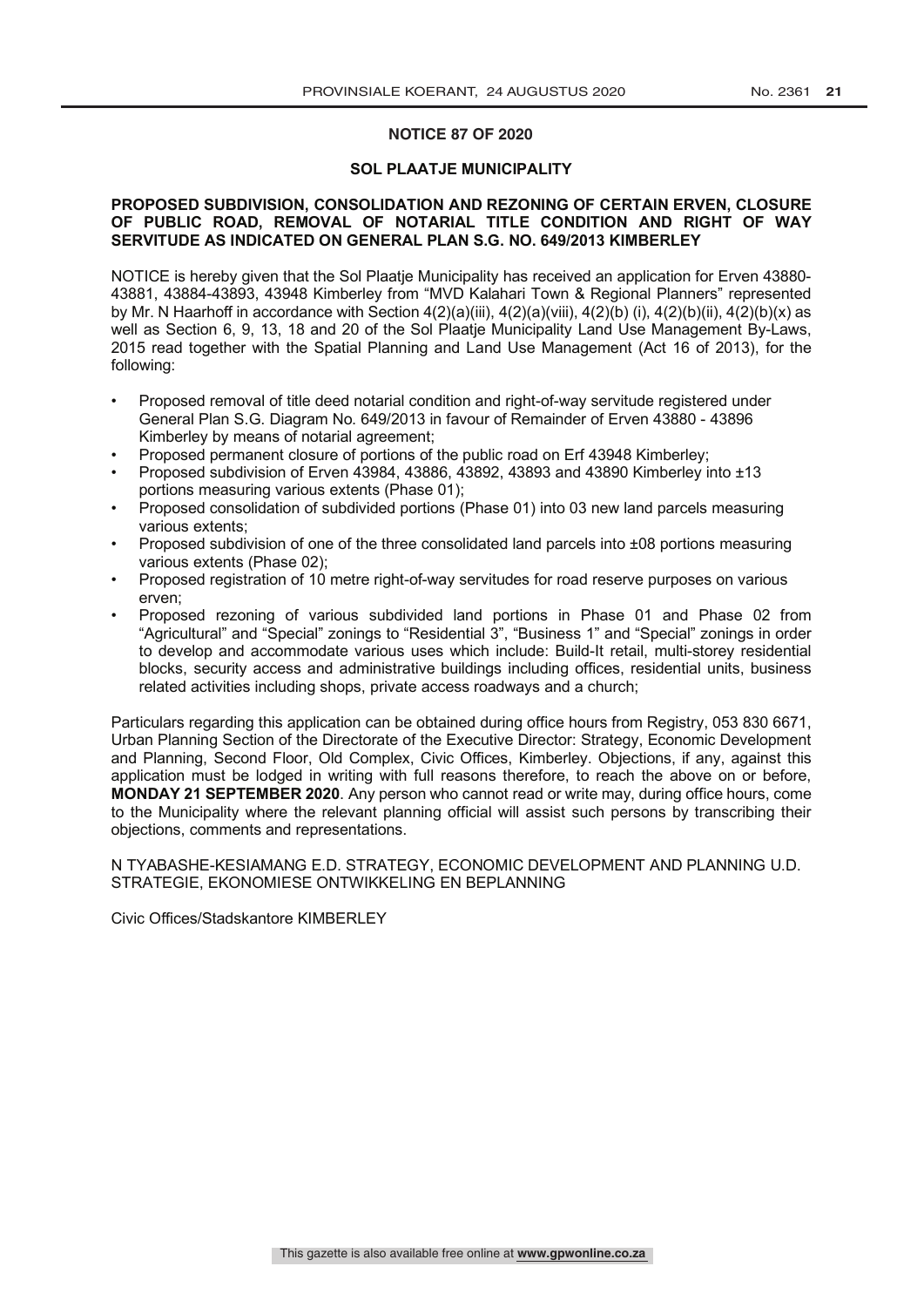#### **KENNISGEWING 87 VAN 2020**

#### **SOL PLAATJE MUNISIPALITEIT**

#### **VOORGESTELDE ONDERVERDELING, KONSOLIDASIE EN HERSONERING VAN SEKERE ERWE, SLUITING VAN PUBLIEKE PAD, OPHEFFING VAN NOTARIËLE TITEL VOORWAARDES EN REG VAN WEG SERVITUUT SOOS AANGEDUI OP ALGEMENE PLAN LG 649/2013 KIMBERLEY**

KENNIS geskied hiermee dat die Sol Plaatje Munisipaliteit 'n aansoek ontvang het vir Erwe 43880- 43881, 43884-43893, 43948 Kimberley vanaf "MVD Kalahari Town & Regional Planners" verteenwoordig deur Mnr. N Haarhoff ooreenstemmend met artikel 4(2)(a)(iii), 4(2)(a) (viii), 4(2)(b)(i), 4(2)(b)(ii), 4(2)(b)(x) tesame met Artikels 6, 9, 13, 18 and 20 van die Munisipale Verordeninge 2015 saamgelees met die Ruimtelike Beplanning en Grondgebruiks Bestuurs Wet 16 van 2013 vir die:

- Voorgestelde opheffing van notariële titel voorwaardes en reg van weg servituut ten gunste op Erwe 49880-43896 Kimberley soos aangedui op algemene kaart LG No 649/2013;
- Voorgestelde sluiting van gedeeltes van publieke pad op Erf 43948 Kimberley;
- Voorgestelde onderverdeling van Erwe 43984, 43886, 43892, 43893 en 43890 Kimberley in ±13 gedeeltes van verskeie grote (Fase 01);
- Voorgestelde konsolidasie van onderverdeelde erwe(Fase 01) in 03(drie) nuwe erwe van verskeie groottes;
- Voorgestelde onderverdeling van een van die gekonsolideerde erwe in ±08 erwe van verskeie grote (Fase 02);
- Voorgestelde registrasie van 'n 10 meter wyd reg van weg servituut as padreserwe op sekere erwe;
- Voorgestelde hersonering van verskeie onderverdeelde erwe in Fase 01 en 02 vanaf "Landbou" en "Spesiale" na "Residensieel 3", "Sake 1" en "Spesiale" doeleindes ten einde die volgende, onder andere, te ontwikkel: Build-It winkel, meer- verdieping residensiële eenhede. sekuriteit toegang asook adminastriewe geboue insluitend kantore, residensiële eenhede, sake verwante gebruike insluitend winkels, private toegangspaaie en 'n kerk.

Besonderhede aangaande hierdie aansoek is gedurende kantoor ure verkrygbaar vanaf die Argief Kantoor, 053 8306671 by die Stedelike Beplanningsafdeling, Direktoraat van die Uitvoerende Direkteur: Strategie, Ekonomiese Ontwikkeling en Beplanning, Tweede Vloer, Ou Gebou, Stadskantore, Kimberley. Besware, indien enige, teen die voorstel moet skriftelik tesame met redes daarvoor by die bogenoemde ingedien word voor of op **MAANDAG 21 SEPTEMBER 2020**.

Persone wat nie kan lees of skryf nie kan gedurende kantoorure na Sol Plaatje Munisipaliteit kom waar die betrokke amptenaar aan die persone hulp sal verleen insake hulle besware, kommentare en vertoë.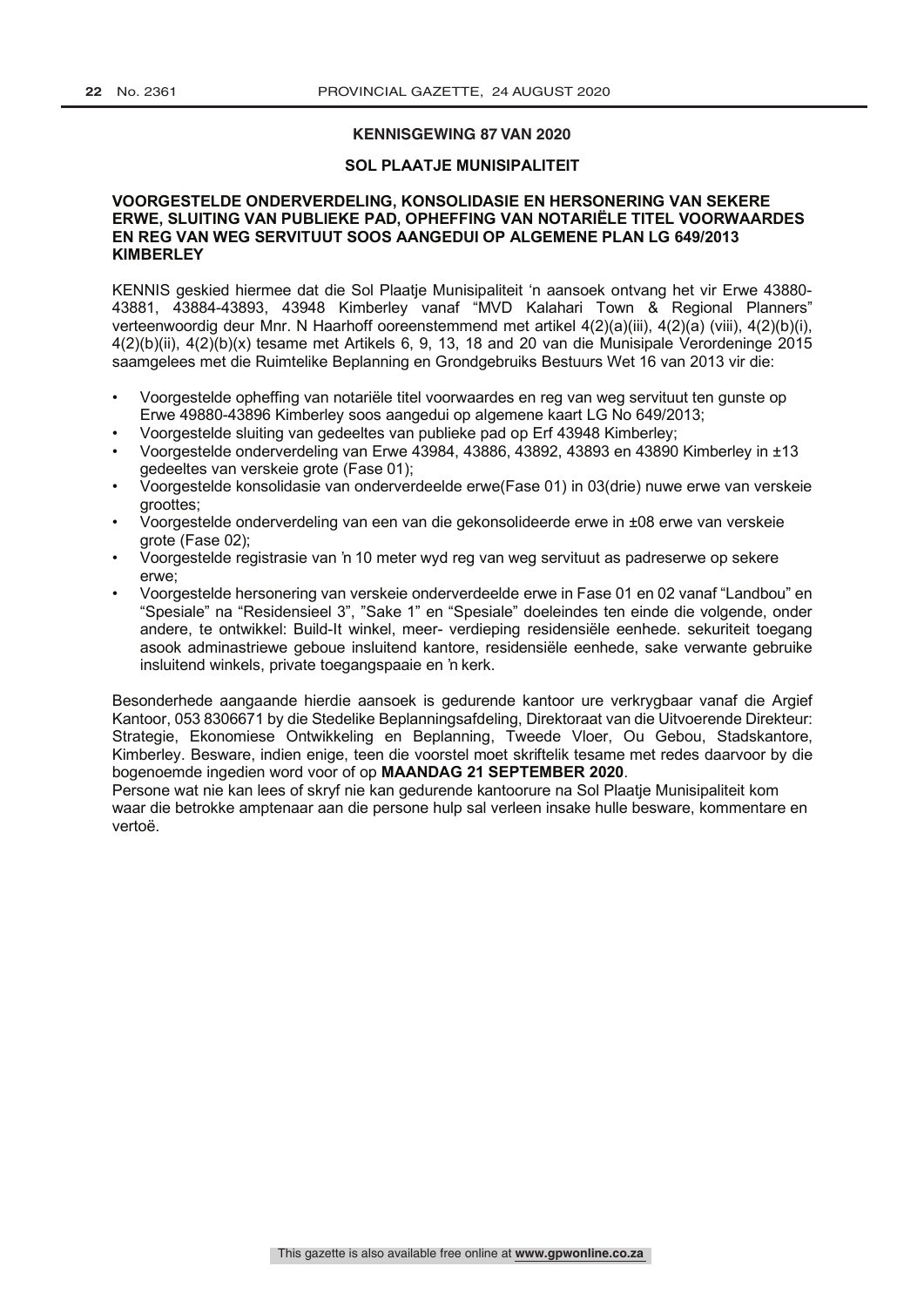## Official Notices • Amptelike Kennisgewings

## **OFFICIAL NOTICE 1 OF 2020**

#### NORTHERN CAPE PROVINCIAL TREASURY

In accordance with Section 30 (2) of the Division of Revenue Act No 4 of 2020 ("the Act"), I, Abraham Vosloo, MPL, in my capacity as the MEC for Finance, Economic Development and Tourism, hereby give notice of the allocations to be made per school and per hospital in the province for the 2020/21 financial year. These allocations will be received by the institutions according to the transfer mechanism as per schedule and for the purposes and conditions set out therein.

Due to the volume of the document, u notice of the allocations is published and the schedule of the transfers is available on the Provincial Treasury website at www.ncpt.gov.za or alternatively at the following address:

Northern Cape Province Provincial Treasury 6th Floor, Metlife Towers **Market Square** Kimberley 8300 Telephone: 053 830 8320 Email: moeab@nepg.gov.za

, MPL

OR FINANCE, ECONOMIC DEVELOPMENT AND TOURISM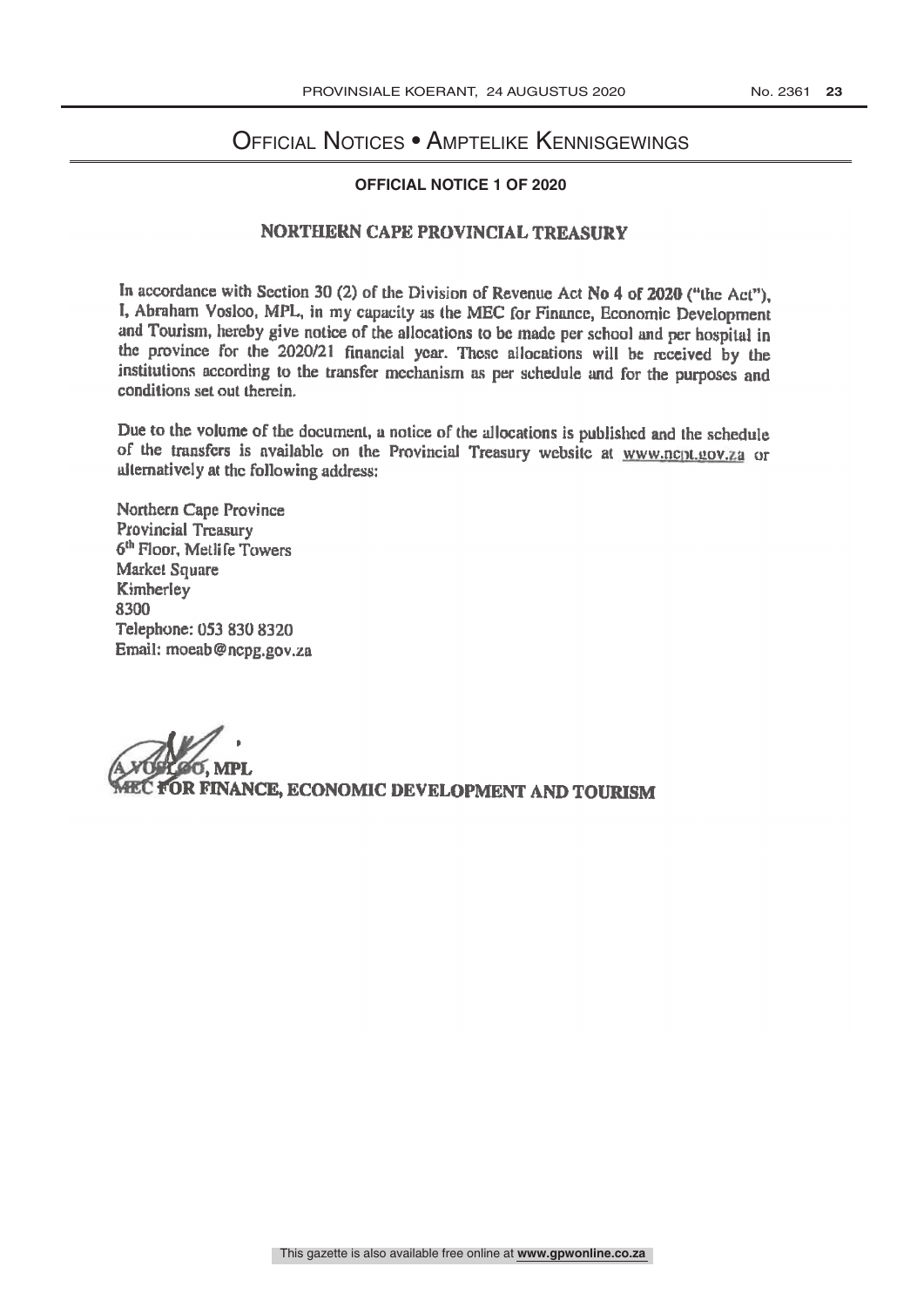## Municipal Notices • Munisipale Kennisgewings

#### **MUNICIPAL NOTICE 22 OF 2020**

#### RESOLUTION ON LEVYING PROPERTY RATES IN TERMS OF SECTION 14 OF THE LOCAL GOVERNMENT: MUNICIAL PROPERTY RATES ACT, 2004. (ACT NO.06 OF 2004)

Notice 01 Date: 12 June 2020

## MUNICIPAL NOTICE NO: 01 OF 2020 KAI !GARIB LOCAL MUNICIPALITY

#### RESOLUTION LEVYING PROPERTY RATES FOR THE YEAR 01 JULY 2020 TO 30 JUNE 2021

Notice is hereby given in terms of section 14 (1) and (2) of the Local Government: Municipal Property Rates Act (Act 6 of 2004), that at a virtual Council meeting held on 12 June 2020, the Council resolved by way of Council resolution, to levy the rates on property reflected in the schedule below with effect from 01 July 2020.

| <b>PROPERTY RATES</b>                                                                     | Cent per           |
|-------------------------------------------------------------------------------------------|--------------------|
| Properties: Residential: 1:1                                                              | R 0,008286         |
| Residential to bona fide agriculture and farms not use for any purpose 1:0,25             | R 0,002071         |
|                                                                                           |                    |
| Residential: (Developed)                                                                  | R 0,008286         |
| Residential: (Vacant)                                                                     | R 0,016571         |
| Business, Industrial & Commercial: (Developed)                                            | R 0,008286         |
| Business, Industrial & Commercial: (Vacant)                                               | R 0,016571         |
| Public benefit organisations (churches) (Exempted) Sec 17(1)(i)                           |                    |
| Farms & Small Holdings:                                                                   |                    |
| Farms & Small Holdings use as:                                                            |                    |
| (i) Residential                                                                           | R 0,008286         |
| (ii) Business, Industrial etc. (Inclusive of farms use for Eco - Tourism & Game Farming   | R 0,008286         |
|                                                                                           |                    |
| <b>Proclaimed National Monuments:</b>                                                     | R 0,027841         |
| Property of the state                                                                     | R 0,027841         |
| Leased municipal property                                                                 | R 0,027841         |
| Residential properties:                                                                   | Art. $17(1)$ (h) R |
| (i) In respect of all residential properties that are valued up to R20, 000 (inclusive of | R20,000.00         |
| land and improvements), a property rating limitation is applied. Rates on the first       |                    |
| R 20,000 is an impermissible rate.                                                        |                    |
|                                                                                           |                    |

Full details of the Council resolution and rebates, reductions and exclusions specific to each category of owners of properties or owners of a specific category of properties as determined though criteria in the municipality`s rates policy are available for inspection at the municipality`s offices or on the website (www.kaigarib.gov.za).

DR. J MAC KAY DESIGNATION: ACT. MUNICIPAL MANAGER

MUNICIPAL BUILDING, 11th AVENUE, KAKAMAS, 8870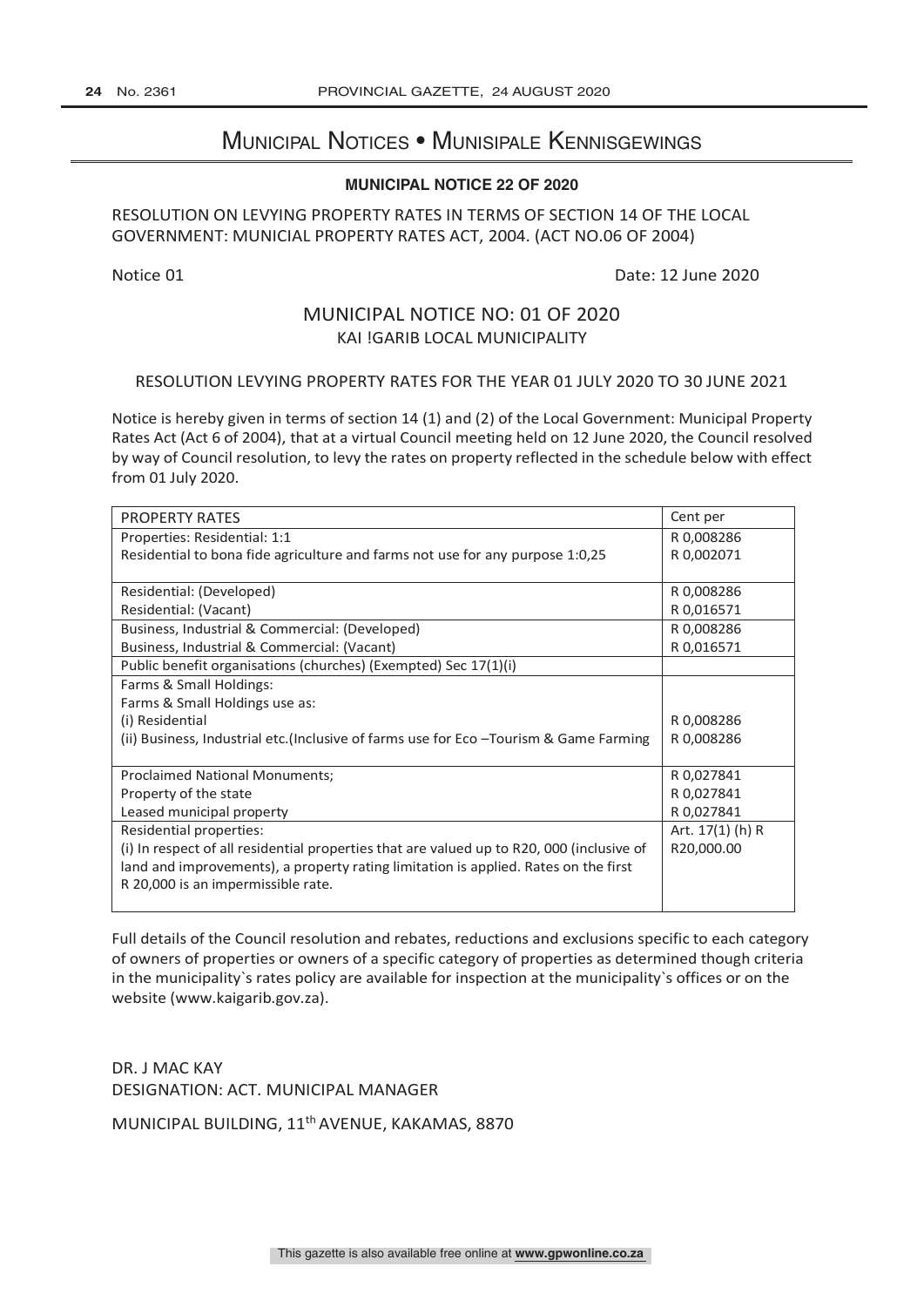#### **MUNICIPAL NOTICE 23 OF 2020**

### RESOLUTION ON LEVYING PROPERTY RATES IN TERMS OF SECTION 14 OF THE LOCAL GOVERNMENT: MUNICIAL PROPERTY RATES ACT, 2004. (ACT NO.06 OF 2004)

#### Notice 01 Date: 12 June 2020

### MUNICIPAL NOTICE NO: 01 OF 2020 KAI !GARIB LOCAL MUNICIPALITY

#### RESOLUTION LEVYING PROPERTY RATES FOR THE YEAR 01 JULY 2020 TO 30 JUNE 2021

Notice is hereby given in terms of section 14 (1) and (2) of the Local Government: Municipal Property Rates Act (Act 6 of 2004), that at a virtual Council meeting held on 12 June 2020, the Council resolved by way of Council resolution, to levy the rates on property reflected in the schedule below with effect from 01 July 2020.

| <b>PROPERTY RATES</b>                                                                     | Cent per         |
|-------------------------------------------------------------------------------------------|------------------|
| Properties: Residential: 1:1                                                              | R 0,008286       |
| Residential to bona fide agriculture and farms not use for any purpose 1:0,25             | R 0,002071       |
|                                                                                           |                  |
| Residential: (Developed)                                                                  | R0,008286        |
| Residential: (Vacant)                                                                     | R 0,016571       |
| Business, Industrial & Commercial: (Developed)                                            | R 0,008286       |
| Business, Industrial & Commercial: (Vacant)                                               | R 0,016571       |
| Public benefit organisations (churches) (Exempted) Sec 17(1)(i)                           |                  |
| Farms & Small Holdings:                                                                   |                  |
| Farms & Small Holdings use as:                                                            |                  |
| (i) Residential                                                                           | R0,008286        |
| (ii) Business, Industrial etc. (Inclusive of farms use for Eco - Tourism & Game Farming   | R 0,008286       |
|                                                                                           |                  |
| <b>Proclaimed National Monuments;</b>                                                     | R 0,027841       |
| Property of the state                                                                     | R 0,027841       |
| Leased municipal property                                                                 | R 0,027841       |
| Residential properties:                                                                   | Art. 17(1) (h) R |
| (i) In respect of all residential properties that are valued up to R20, 000 (inclusive of | R20,000.00       |
| land and improvements), a property rating limitation is applied. Rates on the first       |                  |
| R 20,000 is an impermissible rate.                                                        |                  |
|                                                                                           |                  |

Full details of the Council resolution and rebates, reductions and exclusions specific to each category of owners of properties or owners of a specific category of properties as determined though criteria in the municipality`s rates policy are available for inspection at the municipality`s offices or on the website (www.kaigarib.gov.za).

DR. J MAC KAY DESIGNATION: ACT. MUNICIPAL MANAGER

MUNICIPAL BUILDING, 11th AVENUE, KAKAMAS, 8870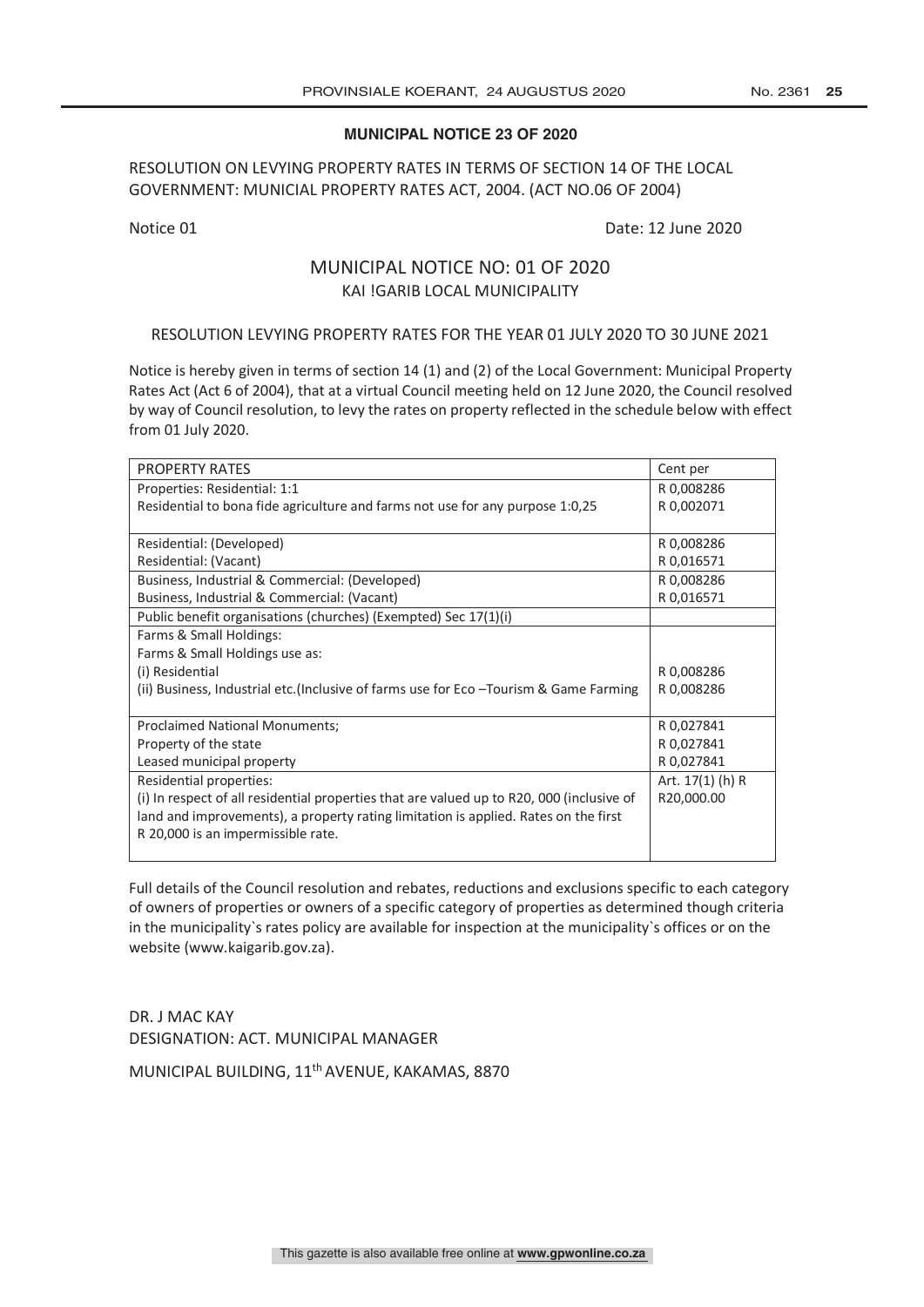**MUNISIPALE KENNISGEWING 24 VAN 2020** 

# **FINALE GOP & BEGROTING 2020/2021**

Kennis geskied hiermee, ingevolge Artikel 22 (a) (i) van die Wet op Plaaslike Regering: Munisipale Finansiële Bestuur, 2003, dat die Bedryfsbegroting sowel as die Kapitaalbegroting vir die boekjaar wat op 30 Junie 2021 ten einde loop goedgekeur is deur die Raad op 25 Junie 2020 en ter insae is by die Finansiele Hoof, gedurende kantoorure,

*\*\*Normale Kantoorure word van tyd tot tyd deurgegee, maar vir Vlak 3 – 5 is dit Maandae – Vrydae 8:30vm tot 4nm*

As gevolg van die grendeltydperk word die notule van die vergadering ook beskikbaargestel op die webblad asook op aanvraag vir die Publiek

**RC BEUKES** (Munisipale Bestuurder) *kAMIESBERG Munisipaliteit, Hoofstraat 22 Garies 8220 Tel. 027 652 8000 Datum: 30Junie 2020*

## MUNISIPALITEIT

## **VASSTELLING VAN HEFFINGS 2020/2021**

Kennis geskied hiermee, ingevolge Artikel 22 (a) (i) van die Wet op Plaaslike Regering: Munisipale Finansiële Bestuur, 2003, dat die Raad met ingang van 1 Julie 2020 die volgende heffings vasgestel het:

- **1. Elektrisiteit;**
- **2. Water;**
- **3. Sanitêre- en Reinigingsdienste;**
- **4. Diverse.**

Nadere besonderhede lê ter insae by die onderskeie kantore, gedurende normale kantoorure, by die Hoof kantoor te Garies

*\*\*Normale Kantoorure word van tyd tot tyd deurgegee, maar vir Vlak 3 – 5 is dit Maandae – Vrydae 7:30vm tot 4nm*

**R C BEUKES** (Munisipale Bestuurder) *Kamiesberg Munisipaliteit,Hoofstraat 22 Garies 8220 Tel. 027 652 8000 Datum: 30 Junie 2020*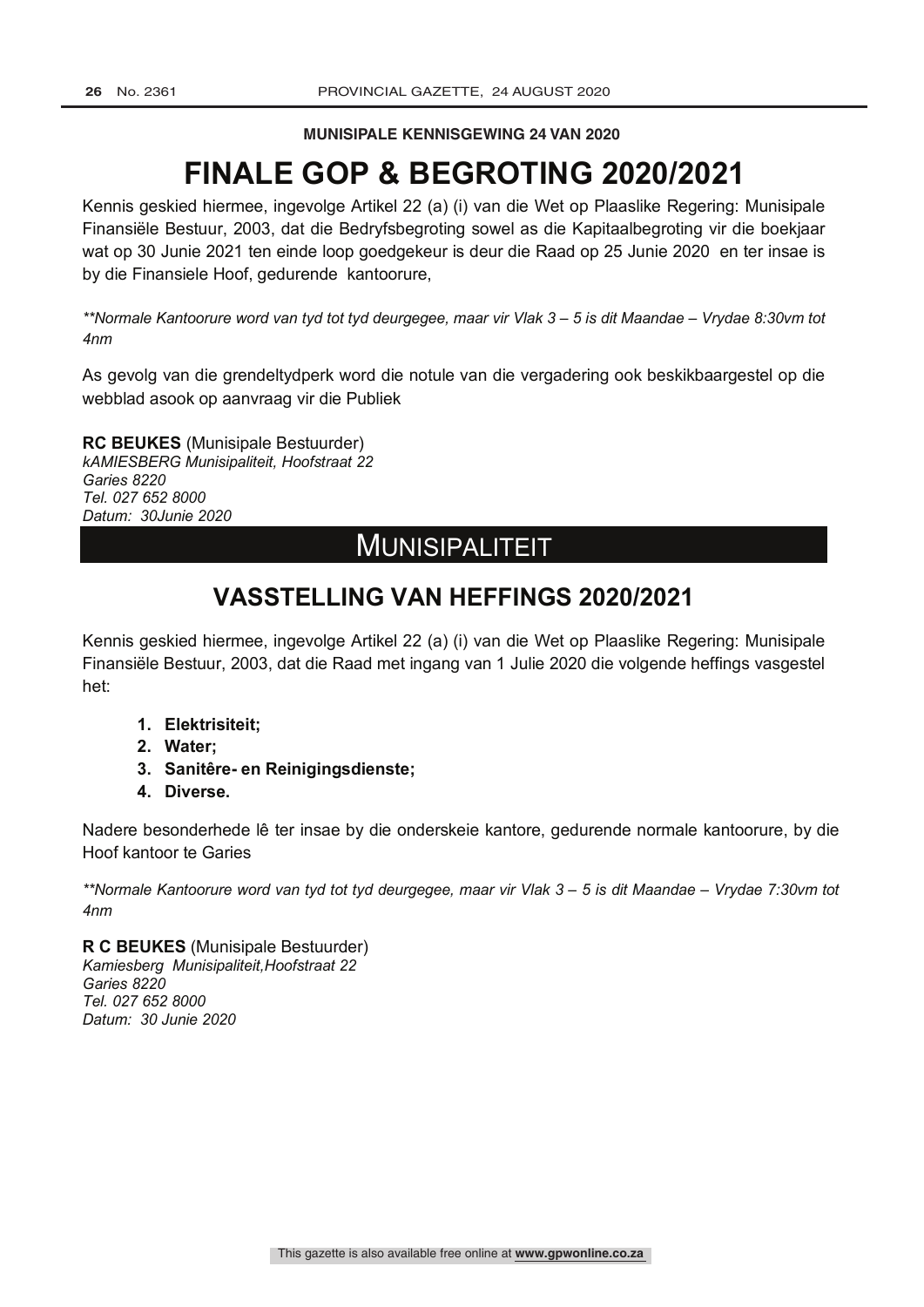## **MUNISIPALITEIT**

## **VASSTELLING VAN BELASTING 2020/2021 : KENNISGEWING-NR-**

Kennis geskied hiermee, ingevolge Artikel 22 (a) (i) van die Wet op Plaaslike Regering: Munisipale Finansiële Bestuur, 2003, saamgelees met Artikel 14 (3 van die Eiendomsbelastingwet, 2004 (Wet 6 van 2004) dat:

Die Raad op **25 Junie 2020** deur middel van besluit nr. SRV24/06/2020/10.1 (b) die volgende belasting tariewe vir die tydperk 1 Julie 2020 tot 30 Junie 2021 vasgestel het:

| Fooie, Heffings en Tariewe                                 | <b>Tarief</b> |
|------------------------------------------------------------|---------------|
| Algemene Belasting: Residensiële (Tarief per R1 waardasie) | 0,016734374   |
| Besigheids eiendomme                                       | 0,025101562   |
| <b>Staats Eiendomme</b>                                    | 0,041835936   |
| Plase                                                      | 0,000702767   |
| Myn Aktiewiteite                                           | 0,041835936   |
| Meerdoelige eiendomme                                      | 0,016734374   |

Nadere besonderhede lê ter insae by die onderskeie kantore, gedurende normale kantoorure, by die hoofkantoor te Garies

*\*\*Normale Kantoorure word van tyd tot tyd deurgegee, maar vir Vlak 3 – 5 is dit Maandae – Vrydae 7:30 vm tot 4nm.*

**RC BEUKES** (Munisipale Bestuurder) *Kamieskroon Munisipaliteit, Hoofstraat 22 Garies 8220 Tel. 027 652 8000 Datum: 30 Junie 2020*